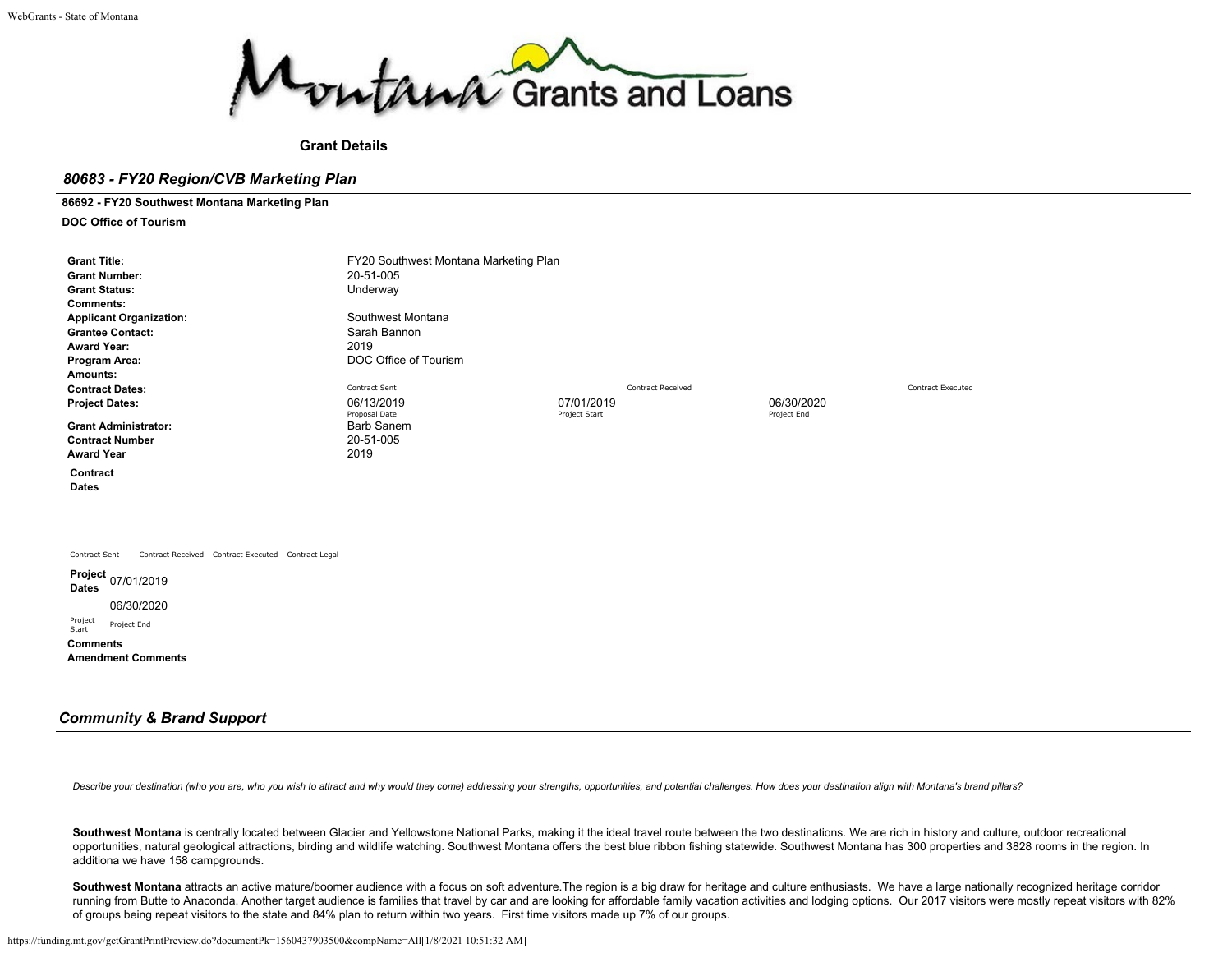Strengths - historical opportunities including ghost towns, historic sites, location between the national parks, Lewis & Clark sites and museums; cultural opportunities -western heritage, live theatre, concerts, rodeos, fairs, local celebrations, cattle drives, working ranch experiences, historical & cultural tours, trolley tours, pow-wows, farmers' markets and more; natural resources -hot springs, radon health mines, rockhounding for gems, Lewis & Clark Caverns, fly-fishing ,rafting, blue ribbon rivers and streams, hiking, biking, outdoor trails, downhill skiing, and ski joring.

Opportunities - develop niche markets of history, ghost towns and "ghosts, outdoor activities, attract filming opportunities, and work with our outfitters and quides;" work with cvb's and cities and other organizations to gather photos and have them available as the need arises; continue education and collaboration on travel information, grants, and other options available to travel businesses in the area.

**Challenges** -transportation concerns, off-season closures of attractions, limited cell phone coverage, and poor economic factors; potential enviromental situations such as fires, smoke, and flooding; a need for touring companies as many travelers prefer someone to take them to the attractions and take the guesswork out of their planning; lack of wayfinding signage throughout the region and within individual communities; shortage of meetings & convention facilities limits the ability to draw on these groups for potential revenue throughout the year and particularly in the off-season. Another challenge is expanding the education of opportunities and information to our constituents that are not connected to the regions and cvb's.

## **More spectacular unspoiled nature than anywhere else in the lower 48.**

From the Madison River Valley to the Pioneer Mountains Scenic Byway and from Gates of the Mountains to Lewis & Clark Caverns, Southwest Montana offers an abundance of unspoiled nature. In addition, visitors can view a variety of wildlife while visiting Red Rocks Lake National Wildlife Refuge or the Scapegoat Wilderness Area (to name just a few).

## **Vibrant and charming small towns that serve as gateways to our natural wonders.**

Southwest Montana provides a direct route between Glacier and Yellowstone National Parks and has many vibrant and charming small towns. Visitors can explore the fishing mecca of Ennis (also known for its great art scene) or take a trip to the Sweet Palace located in Philipsburg (noted as being one of the "Prettiest Painted Places in America"). From the sophistication of the capital city, Helena, to historic Butte, America, the regio offers visitors a variety of options when it comes to small town charm.

## **Breathtaking experiences by day and relaxing hospitality at night.**

Hiking, biking, skiing, fishing, rockhounding…from soft adventure activities such as scenic driving and wildlife viewing, to more extreme activities such as mountain biking and snow kiting, Southwest Montana offers a plethora of breathtaking experiences. And, with a wide range of lodging and dining options, the region also boasts a wealth of options when it comes to relaxing hospitality at night.

**Describe your destination.**

**Inspiration -** Southwest Montana's advertising, our website, public relations and social media efforts will focus on building the inspiration aspect and the desire to visit.

Orientation - Our call center and Regions & CVBs provide tools to help the visitor plan a route and encourage a longer stay. The region's travel quide and website will play the strongest role in assisting visitors with "orientation" and the tools needed to assist with trip planning. If the visitor is already in the state, our regional tear-off map is available as well.

Facilitation - Regions and CVBs, our call center, communities, businesses and organizations all work together to make visitors aware of the full array of experiences available to them, encouraging them to stop and experience all that Montana has to offer. The region's website and travel guide will play an integral part for "on the ground" facilitation. In addition, we have a Southwest Montana regional map that is dispersed throughout the region and its surrounding neighbors.

## **Optional: Include attachments here**

*a. Define your target markets (demographic, geopgraphic and psychographic).*

Primary—Both our primary and secondary target markets include repeat travelers to Montana. Since Southwest Montana is 76% repeat visitors and only 12% new visitors; we consider advertising to the two National Parks a benefit to extend the traveler's stay in the state or to entice the traveler to the region on a repeat visit.

Active Mature —consists of older married couples or singles (ages 55-64), college educated, usually without children. They lead an active lifestyle and enjoy visiting historic sites, landmarks and museums as well as partaking in general sightseeing and wildlife watching. According to 2018data from the ITRR, 38% of visitors to the region were between the ages of 65-74. And, another 35% of our visitors were between 55-64. The same data reveals that 57% of visitors to the region were made up of "couples" and 25% were individual travelers.

Heritage/Cultural Enthusiasts — This segment consists of individuals 35+ years of age, college educated,who enjoy learning more about western history and culture. They enjoy the experience of quaint communities and the opportunities within. They visit historic sites and landmarks and are interested in festivals and fairs about the West. Data collected in 2018 from the ITRR indicates that 20% of visitors to the region spent time a other state parks of which we have 11 in Southwest Montana. Also,17% visited hot springs, and an additional 15% visited the areas ghost towns and 11% visited Virginia/Nevada Cities. Lewis and Clark Caverns had 10% visitation and The Big Hole Battlefield and the Montana History Museum had 6% visitation while Clark Canyon Reservoir attracted 5% of the visitors.

## **Secondary—**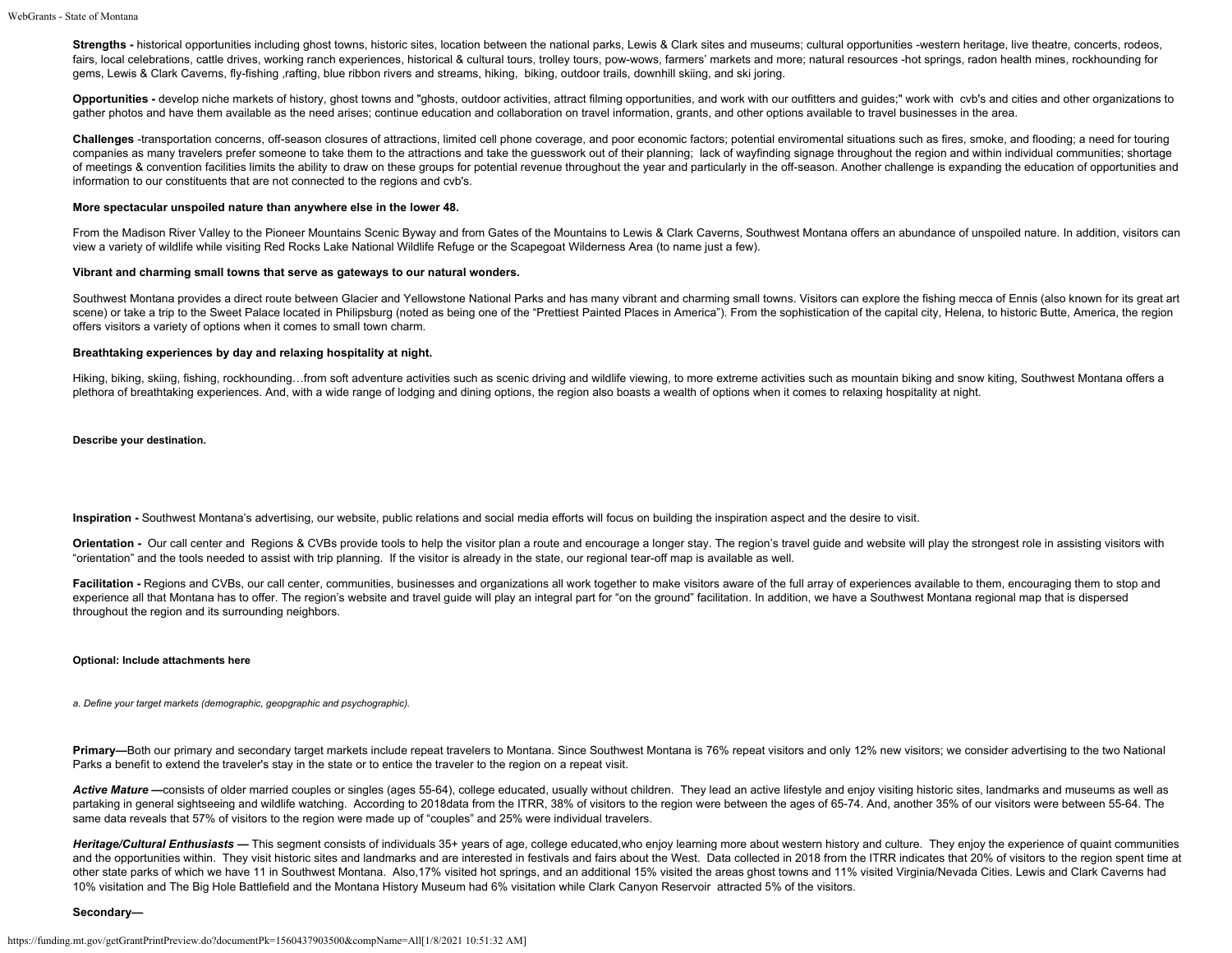Travel Influencer - We are still testing the waters with this market The state has been bringing in travel writers that have social media with a large following in to entice more of the travelers that are using the social media channels. We are still assessing how this market works for us as it is expensive and hard to track the true effectiveness of it.

**Freelance or travel-publication specific writers -** with an assignment of preparing a vacation destination article for print, broadcast or Internet distribution.

International Visitors - Group and foreign independent travelers (FIT) predominately in markets serviced by RMI (UK, Germany, France, Italy, Norway, Sweden, Denmark, Finland and Australia) as well as Asia. The region considers international visitors as a secondary market because while there aren't enough funds to aggressively target these markets. Southwest Montana is able to create regional itineraries for group travel and FITs.

**Film Production/Still Photography —** Film production remains a secondary target market due to the budget that would be required to reach such a niche audience. However, when possible, the region works with the Montana Film Office to assist with production in the region. Consumer travelers are increasingly moved by "moving pictures" and therefore the region also focuses secondary marketing efforts on the film community.

**Video Gamers-** with the release of Far Cry 5 this market is new territory for us. We are unsure at the moment where we will go with this. The audience is quite a bit younger than our target market.

Geographic Focus— Currently the region's top target audiences) based on 2018 ITRR data are: Washington State 10%, Alberta, Canada 8%, , California 7%, Colorada and Wyoming 6%, and Idaho 5%. Sychograpic Focus - We focus on history and cultural enthusiasts, outdoor recreationalists, scenic drivers, and experiential travelers. These are all part of the high potential visiitors. ITRR 2018

*b. What are your emerging markets?*

**Emerging markets** include outdoor recreation enthusiasts, "ghosts", video gamers, wedding destinations, Calgary through a sport show, motorcyclers and agritourism.

#### **Optional: Include attachments here.**

*c. What research supports your target marketing?*

**Much of our reseach** came from the latest ITRR non-resident research and surveys and the latest Arrivalist information for Southwest Montana on the state Montana Office of Tourism and Business Development. Washington, Idaho, and Utah were identified as some of the state's strongest markets. Southwest Montana puts their travel guides in Salt Lake City and Idaho Falls which are both along the I-15 highway. They also identified history as a niche market which aligns right with our marketing plans.

**Southwest Montana Tourism Region strives to attract high-value, low-impact visitors with the potential to increase their length of stay and dollars spent per day as well as to influence repeat visitation in the region. We can be accomplish this through the following goals:**

- Educate the traveler about the historical, cultural and recreational opportunities within the region throughout the year.
- Inform visitors traveling to and from either Yellowstone and/or Glacier National Parks of the benefits of traveling through Southwest Montana.
- Work with the regions, CVBs, TBIDs and MTOT to collaborate on funds and programs and projects as an option to increase the leverage of marketing dollars and exposure to our markets.
- Encourage intrastate travel by informing residents of Montana about the abundance of cultural, recreational and historical opportunities this region has to offer.
- Market to regional and statewide areas during off-peak season.
- Continue to dessiminate the travel guide, to address "inspiration, orientation, and facilitation."
- Continue distributing the birding brochure to birding enthusiasts.
- Continue distributing the regional map available for "facilitation" among visitors on the ground. Set up a motorcycle trail and map.
- Increase photography and have a means to access photos quickly and easily through a shared photo library system.
- Continue designing our events section for our website.
- Inspire the Canadian traveler by attending the Calgary Adventure Travel Show along with other CVB's in the region.
- Expand on enticing our "ghost" enthusiasts to come to the region.
- Check out the motorcycle / social media tour potential in Southwest Montana.
- Continue with a new program where we partner with a different small community each year in Southwest Montana and we help them with marketing either their community or corridor.
- Determine how to work with the outfitters and guides to market this segment of our assets.
- Educate Southwest Montana Tourism Region members about the benefits of membership. Look at creating opportunities and partnerships with members/local businesses to stretch the region's marketing budget.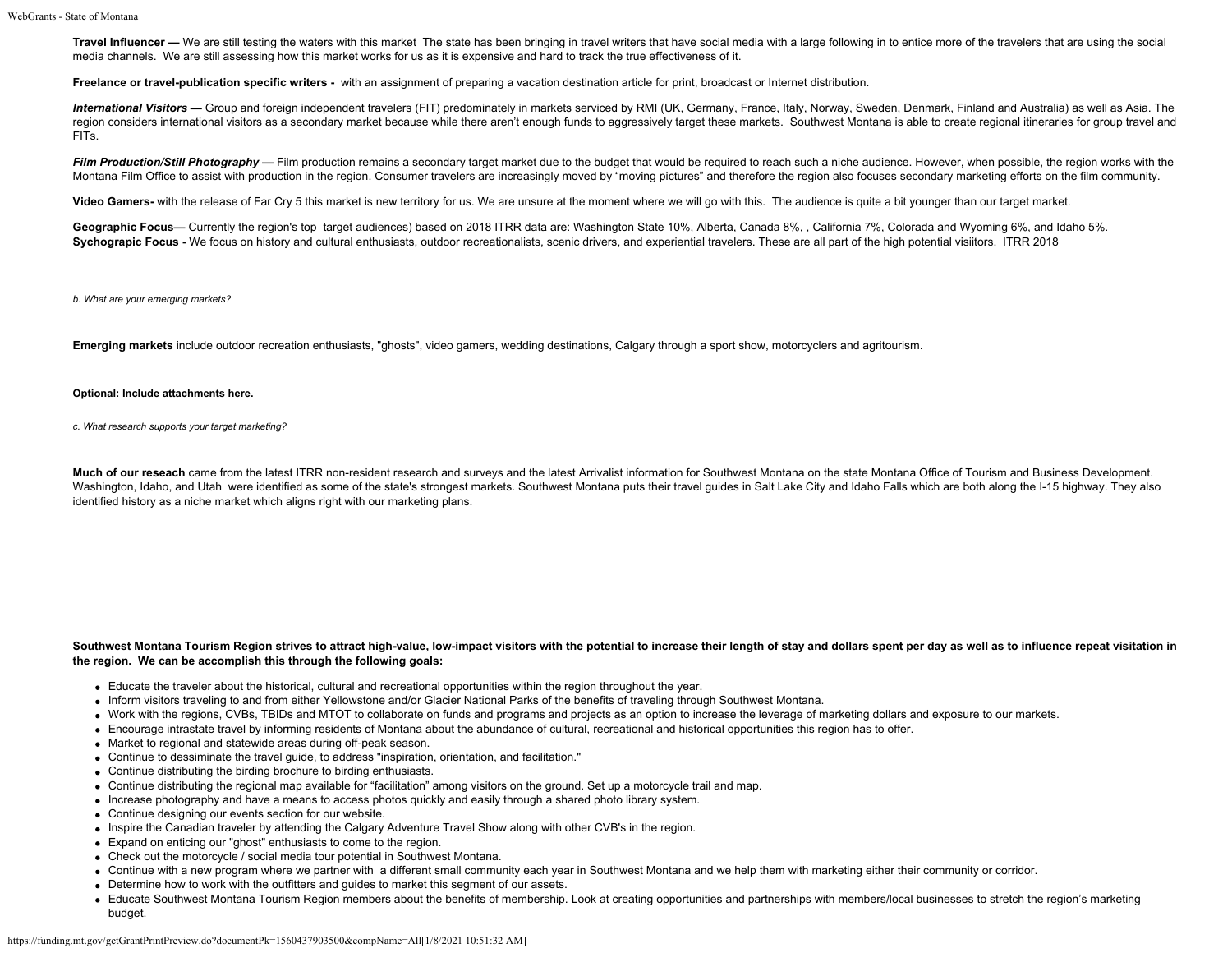*a. In what types of co-ops with MTOT would you like to participate?*

Southwest Montana will consider participation in MTOT's joint ventures depending on how they fit within our budget and target audience. Also, if either a site and/or publication wanted to do a more multi-media campaign we would be interested.

We would like to partner on the state's emerging history market as it has always been a strong market for us.

We would like to work with the state on promoting repeat visitors to our region.

#### **Optional: Include attachment here.**

*b. In what other types of co-ops would you like to participate? (Regions/CVBs, etc.)*

We are interested in continuing to partner with Butte, Dillon, and Helena areas to get the most mileage out of our advertising funds.

We would like to continue working with our constituents on the Trip Advisor Program, the regional map, the influencer programs and some FAM tours that we like to coordinate together.

We would like to continue creating a more functional event section on our website and hope to continue coordinating with Central Montana on this project.

We are participating in the Calgary Adventure and Travel Outdoor Show along with Butte and Helena.

*c. What types of co-ops have you done in the past? Were they successful - why or why not?*

#### **Southwest Montana has participated in a number of co-ops with regional partners.**

*Trip Advisor Advertising—* Southwest Montana partners with the state and also sponsors nine communities on Trip Advisor. With these pages, Southwest Montana offers advertising to its members as well as providing regularly updated regional content. We are expanding the options this year that will have a greater visibility for the businesses in the region. We are also working with State Parks and Exploration Works on our Trip Advisor Program. Overall clickthrough rates were .35%.

*Sojern* - with the state. Yes, it was successful and helps with inspiration for Southwest Montana.

*True West Magazine—* We partnered with Southeast on this promotion as it was geared toward history and we share a great deal of this and we are also both on I-90.

Disaster Grants - we worked with the state and Glacier Country on marketing Lincoln, Ovando, and Seeley Lake on"Sled the Burn," a snowmobiling campaign after the smoke and fires affected these areas.

*Crown of the Continent Map and the Greater Yellowstone GeoTourism Maps* - We had several partners on these projects.

*Lewis and Clark Tra*il - we had many regions and cvb's be a part of this as well as it being a multi-state project.

*Far Cry 5 Hope County* - we partnered with the state on creating a website and field guide on this.

Southwest Montana participated in one MTOT co-op in FY18 with the *Sojern*.

We work with several different partners on the Influencer / Fam tours.

Southwest Montana has partnered with the state parks, the Butte CVB and the Helena TBID to produce a tear-off map of the region. The map highlighted points of interest, state parks, and scenic routes for the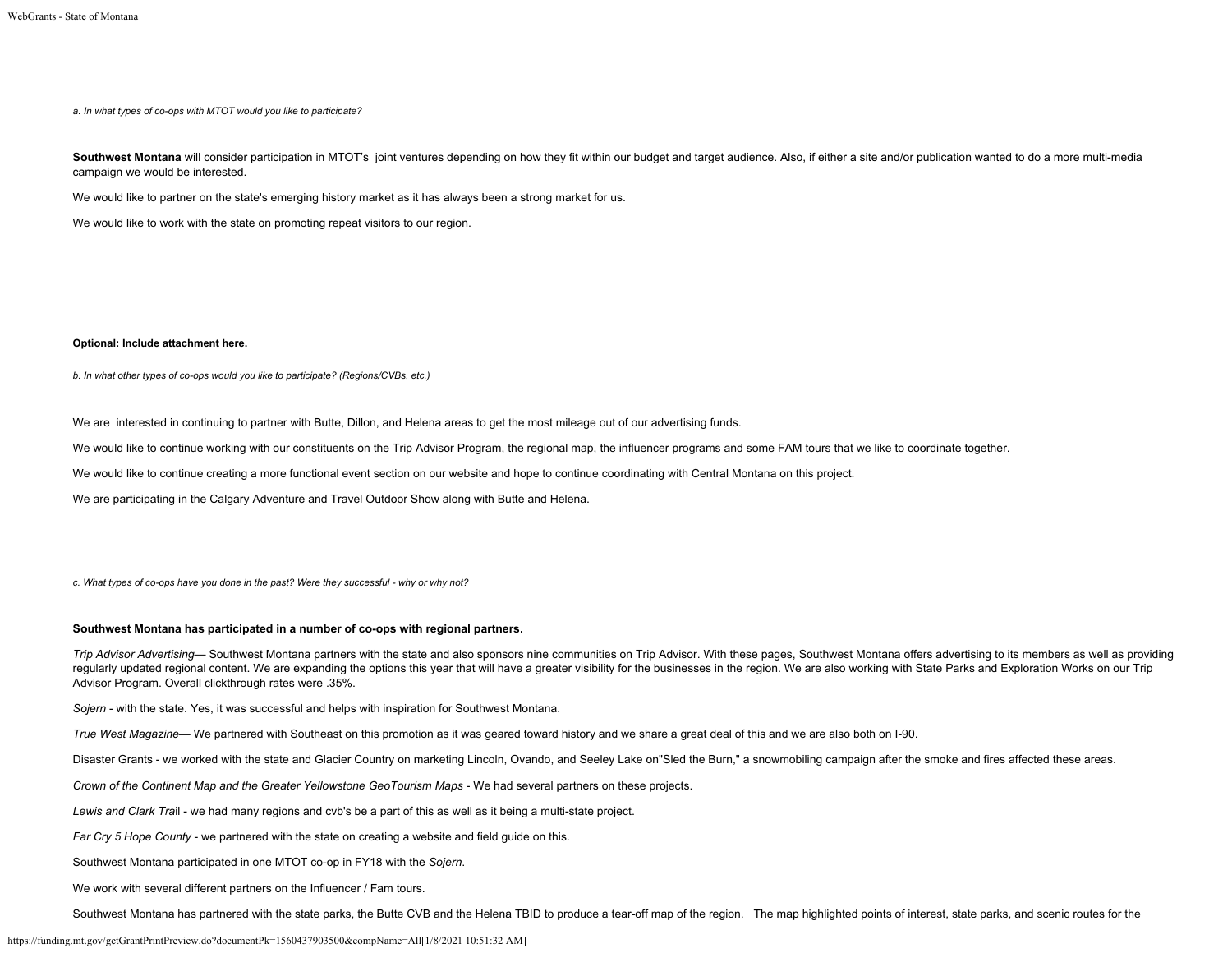traveler. We also had breakout maps of Butte and Helena on the opposite side along with their specific attractions.

The region also supports different community projects through cooperative funds. These projects are evaluated on a first come, first served basis by the board until the funds are depleted.

**Optional: Include attachments here.**

**Optional: Include attachments here.** [SWMT pie chart.xlsx](https://funding.mt.gov/fileDownload.jsp?filename=1557864981885_SWMT+pie+chart.xlsx)

## **Optional: Include attachment here:**

# *Marketing Segment, Method & Budget*

| Marketing<br>Segment | <b>Marketing</b><br><b>Method</b> | Describe your<br>method.                                                                                                                                                                                                                                                                                                                                                                              | <b>Provide supporting</b><br>research/statistics.                                                                                           | How do you plan to measure<br>success?                                                       | Provide a brief<br>rationale for this budget for<br>method.                                                                                                                                                                                                                                                                                                                                                                                                                                                                                                                                                                                                            | Estimated<br>method. | <b>Marketing Method Evaluation</b>                                                                                                                                                                                                                                           | <b>Add'l Attchmnt</b>   |
|----------------------|-----------------------------------|-------------------------------------------------------------------------------------------------------------------------------------------------------------------------------------------------------------------------------------------------------------------------------------------------------------------------------------------------------------------------------------------------------|---------------------------------------------------------------------------------------------------------------------------------------------|----------------------------------------------------------------------------------------------|------------------------------------------------------------------------------------------------------------------------------------------------------------------------------------------------------------------------------------------------------------------------------------------------------------------------------------------------------------------------------------------------------------------------------------------------------------------------------------------------------------------------------------------------------------------------------------------------------------------------------------------------------------------------|----------------------|------------------------------------------------------------------------------------------------------------------------------------------------------------------------------------------------------------------------------------------------------------------------------|-------------------------|
| Consumer             | <b>Online/Digital Advertising</b> | We will continue an<br>online advertising<br>campaign on various<br>travel and lifestyle<br>sites. Our campaign<br>contains both<br>prospecting and<br>retargeting banner<br>ads. Continue<br>partnering with<br>several of the towns<br>state parks, and<br>small businesses.<br>We are expanding<br>this to<br>actively include even<br>more of our<br>attractions and small<br>tourism businesses. | See research in attachments<br>Our FY18 campaign had<br>7,986,564 digital impressions,<br>We had an average Click-<br>through-rate of .22%. | We plan to measure success<br>through the click-through-rates<br>and traffic to our website. | We do several<br>different types of<br>advertising and<br>look for the best<br>values to help<br>cover our variety<br>of attractions and<br>niche markets.<br>We work with<br><b>MOTBD</b> when it<br>works for us.<br>Online digital<br>marketing is cost<br>affective and we<br>are able to target<br>to our audiences.<br>We have found<br>that the mix of<br>banners, print,<br>advertorial all play<br>into the success of<br>our campaigns.<br>We work with our<br><b>CVB's and other</b><br>towns to<br>showcase them<br>on Trip Advisor.<br>We will relook at<br>the actual viability<br>of the banner ad<br>placements and<br>might make some<br>adjustments. | \$70,000.00          | Yes, we met our objective. Our marketing<br>stategy was successful and yes, we will<br>continue.<br>Our Overall CTR was .55% which surpasses<br>our goal of .22%. We had 4,254,948 overall<br>impressions and 23,523 overall link clicks.<br>Please see the attached report. | pcdigitalmarketing1.pdf |
|                      |                                   | We will continue<br>advertising in key                                                                                                                                                                                                                                                                                                                                                                | • 82% of internet users<br>trust print advertising<br>when making a<br>purchasing decision.<br>(WebStrategies)                              |                                                                                              | Our audience is a<br>mix of                                                                                                                                                                                                                                                                                                                                                                                                                                                                                                                                                                                                                                            |                      | This method was successful and various print                                                                                                                                                                                                                                 |                         |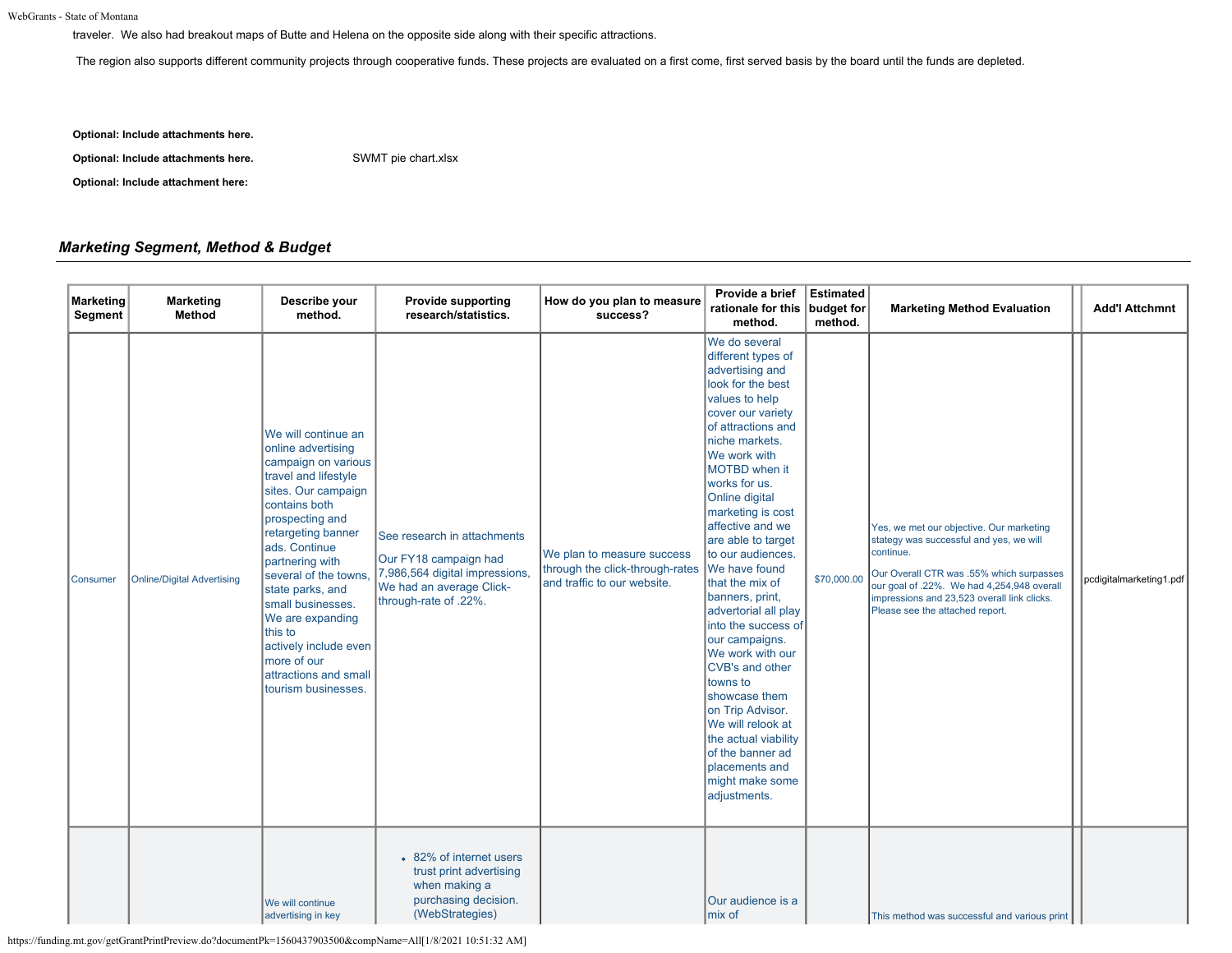| Consumer | <b>Print Advertising</b>  | regional/national<br>publications as well as<br>explore niche<br>publications that reach<br>the region's target<br>audience. In the past we<br>advertised in Go!<br><b>Ranger National Park,</b><br><b>National Park Maps for</b><br>both Yellostone and<br><b>Glacier, Sunset</b><br>Magazine, Oudoor<br><b>Adventure, Truewest</b><br>Magazine, Yellostone<br>Journal, Northwest<br>Travel, Backpacker,<br>Road Runner, and<br><b>Destination Missoula</b><br>Guide. We will look at<br>optoins to do joint<br>marketing with MOTBD<br>and regional and CVB<br>partners The<br>International Roundup is<br>a market we are<br>considering. We will look<br>for outlets featuring<br>historic travel, national<br>park travel, ghost towns,<br>ghosts, camping, and<br>birding as well as<br>specific information on<br>Montana and/or<br><b>Southwest Montana</b><br>attractions. In FY19 our<br>print advertisements had<br>a circulation of<br>2,359,156. | • Print is 43% less<br>annoying than the<br>internet. (PrintlsBig)<br>• Print is 59% more<br>engaging than online<br>articles. (PrintlsBig)<br>• 96% of news reading is<br>still in print. (PrintlsBig)<br>• The global print industry<br>is worth \$765 billion<br>more than the online<br>advertising industry.<br>(WBF)<br>• Offline marketing<br>results in 67% of all<br>online searches in the<br>US, with 39% of the<br>searches result in sales<br>(B2CPrint)<br>• Combining print with<br>online and TV<br>advertising delivers a<br>15% increase in brand<br>awareness.<br>(OnTheBayMagazine)<br>• Magazines and<br>newspapers have the<br>highest ROI at 125%<br>compared to other<br>mediums. (AMA)<br>Over 55% of all consumers trust print<br>marketing more that any other<br>advertising method. About 70% of<br>consumers find print advertising more<br>personal. About 40% of consumers<br>have made a purchase in the last 3<br>months due to a direct mail piece they<br>received. Over 50% of Millennials pay<br>attention to print ads. 56% of direct mail<br>is read by recipients. "Interesting Print<br><b>Advertising Statistics" David Dobbs</b><br>More research is in the<br>attachment. | Print ads direct viewers to<br>request information and some<br>are just inspirational. We plan<br>to measure success by the<br>reponse to the advertising<br>received measured by the<br>number of requests<br>received.and by distribution<br>counts of the publications ads<br>were placed in. We will be<br>successful by distributing<br>messaging through select<br>publications and we will report<br>print distribution numbers<br>which indicate how many<br>viewers/messages/impressions<br>were made available. | demographics.<br>We find that our<br>older more mature<br>audience is more<br>inclined to look at<br>print media. The<br>printed material<br>directs people to<br>our website and to<br>our travel guides.<br>We hope to reach<br>targeted<br>audiences through<br>travel and niche<br>magazines.<br>• 56% of<br>customers<br>perceived print<br>marketing as<br>the most<br>trustworthy<br>amongst other<br>avenues of<br>marketing.<br>143 Print<br>Marketing<br><b>Statistics That</b><br><b>Will Surprise</b><br>You Brandon<br>Stapper<br>November 10,<br>2018 | \$31,500.00 | ads were distributed through various<br>publications with targeted audiences:<br>Glacier Country Travel Guide ad - 150,000<br>print copies + 359,926 digital impressions +<br>.20% CTR on banner ads<br>Destination Missoula Travel Guide ad<br>- 80,000 print copies + 41,050 digital<br>impressions + .25% CTR<br>True West Magazine - 75,000 print copies +<br>71,706 digital impressions + 480 clicks, .22%<br><b>CTR</b><br>Seattle Mariners Seasonal Program booklet -<br>250,000 print copies<br>Super Bowl 2020 Program ad - 1,000,000<br>print copies<br>Portland Trailblazers Program ad - 250,000<br>print copies<br>World Series Program ad - 400,000 print<br>copies<br>NBA All Stars Program ad - 150,000 print<br>copies<br>NHL All Stars Program ad - 150,000 print<br>copies<br>Bird Watchers Digest - 25,000 print copies<br>Adventure Outdoors - 85,000 print copies<br>Oh, Ranger - 400,000 print copies<br>Given the negative results were likely due to<br>the COVID-9 slow/halt to travel, we still see<br>positive results from print advertising and will<br>continue this method. Please see the<br>attached report. | pc print marketing<br>ads.pdf |
|----------|---------------------------|---------------------------------------------------------------------------------------------------------------------------------------------------------------------------------------------------------------------------------------------------------------------------------------------------------------------------------------------------------------------------------------------------------------------------------------------------------------------------------------------------------------------------------------------------------------------------------------------------------------------------------------------------------------------------------------------------------------------------------------------------------------------------------------------------------------------------------------------------------------------------------------------------------------------------------------------------------------|------------------------------------------------------------------------------------------------------------------------------------------------------------------------------------------------------------------------------------------------------------------------------------------------------------------------------------------------------------------------------------------------------------------------------------------------------------------------------------------------------------------------------------------------------------------------------------------------------------------------------------------------------------------------------------------------------------------------------------------------------------------------------------------------------------------------------------------------------------------------------------------------------------------------------------------------------------------------------------------------------------------------------------------------------------------------------------------------------------------------------------------------------------------------------------------------------------------------|---------------------------------------------------------------------------------------------------------------------------------------------------------------------------------------------------------------------------------------------------------------------------------------------------------------------------------------------------------------------------------------------------------------------------------------------------------------------------------------------------------------------------|---------------------------------------------------------------------------------------------------------------------------------------------------------------------------------------------------------------------------------------------------------------------------------------------------------------------------------------------------------------------------------------------------------------------------------------------------------------------------------------------------------------------------------------------------------------------|-------------|------------------------------------------------------------------------------------------------------------------------------------------------------------------------------------------------------------------------------------------------------------------------------------------------------------------------------------------------------------------------------------------------------------------------------------------------------------------------------------------------------------------------------------------------------------------------------------------------------------------------------------------------------------------------------------------------------------------------------------------------------------------------------------------------------------------------------------------------------------------------------------------------------------------------------------------------------------------------------------------------------------------------------------------------------------------------------------------------------------------------------------------------|-------------------------------|
| Consumer | <b>Travel/Trade Shows</b> | In 2019 we did the<br><b>Outdoor Adventure</b><br>and Travel Show in<br>Calgary. The show<br>is devoted to outdoor<br>enthusasts. Many<br>were interested in<br>Caverns, scenic<br>We have several<br>partners from<br><b>Southwest Montana</b><br>at the show and feel<br>that we can make a<br>great presence for<br>the region.                                                                                                                                                                                                                                                                                                                                                                                                                                                                                                                                                                                                                            | adventure and travel In 2018 the show had 13,600<br>Iconsumers attend the<br>event. 71% of the peple who<br>the Lewis and Clark attend obtain info about new<br>travel destination. 96% of<br>drives, and traveling visitors to the show say they<br>to Yellowstone Park. will come back to the show<br>next year.<br>Many of our tourism<br>businesses say many snow<br>birders from Canada make<br>their way down the I-15<br>corridor right through the<br>Southwest Montana region.                                                                                                                                                                                                                                                                                                                                                                                                                                                                                                                                                                                                                                                                                                                                | Each show is different but for<br>the Calgary Show we plan to<br>increase our travel quide give<br>away by 15% and increase our<br>Canadian traffic to the area by<br>2% for 2019.                                                                                                                                                                                                                                                                                                                                        | Our tourism<br>partners in Helena<br>and Butte are<br>participating in this<br>show. Our<br>presence will add<br>depth to those<br>places as well as<br>all of Southwest<br>Montana and<br>especially those<br>along the I-15<br>border.                                                                                                                                                                                                                                                                                                                            | \$6,000.00  | No we did not meet our objective. Due to<br>COVID-19 the Adventure Show was<br>cancelled and therefore we were not able to<br>attend. Although the method was not<br>successful in FY21, the strategy is usually<br>successful, therefore we will do again. The<br>funds spent were non-refundable<br>reservation/deposit fees for our booth, they<br>will be credited for next show we are able to<br>attend. Our booth cost has already been paid<br>and will carry over to the next show.                                                                                                                                                                                                                                                                                                                                                                                                                                                                                                                                                                                                                                                   |                               |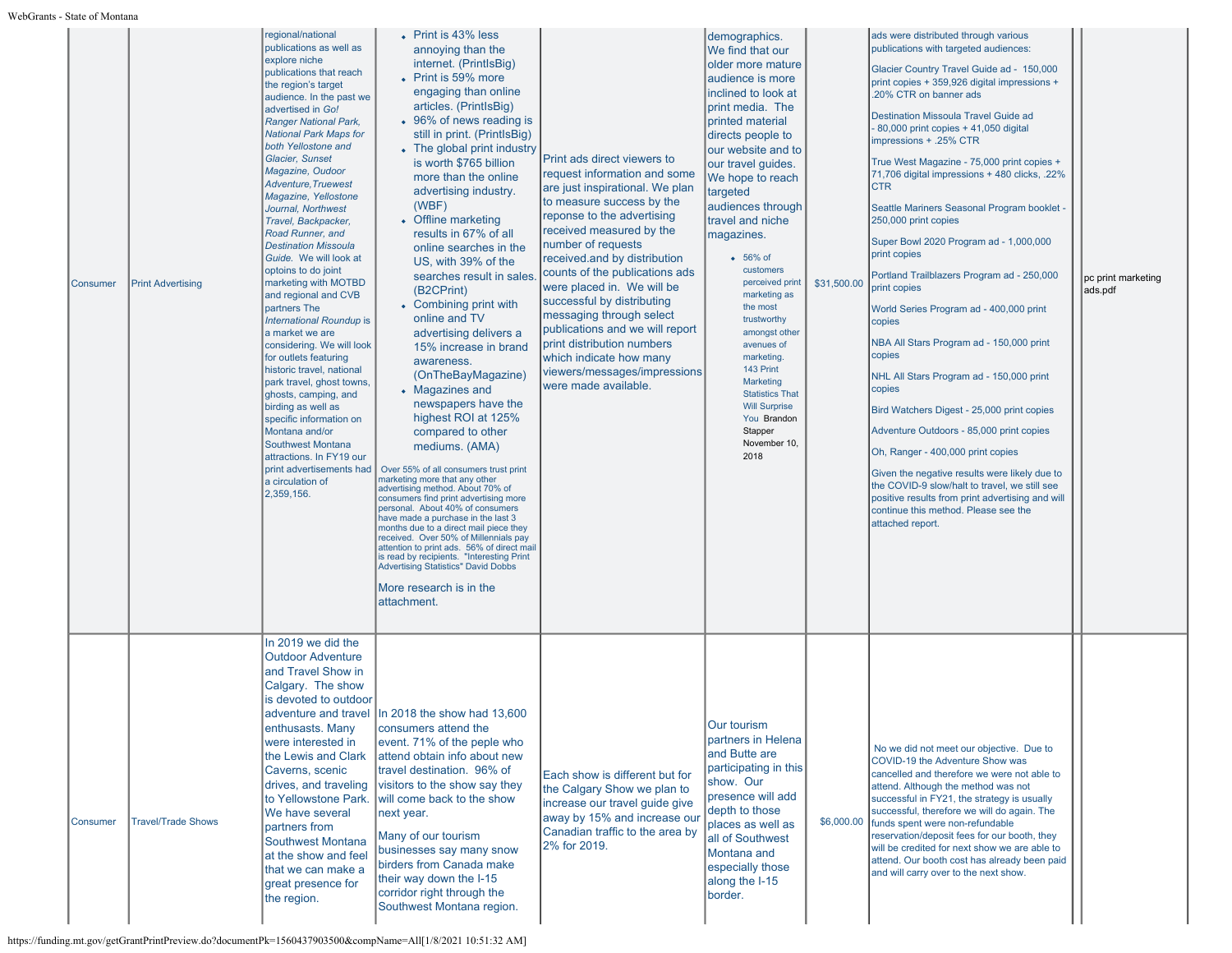|          |                     | We will look at<br>partnering with<br>Southeast Montana<br>on a history type<br>travel show.                                                                                                                                                                                                                     |                                                                                                                                                                                                                                                                                                                                                                                                                                                                                   |                                                                                                                                                                                         |                                                                                                                                                                                                                                         |             |                                                                                                                                                                                                                                                                                                                                                                                                                                                                                                                                                                                                                                                                                                                                                                                                                                                                                                                                                                                                                                                                                                                                                                                                                                                                                                                                                                                                                          |                      |
|----------|---------------------|------------------------------------------------------------------------------------------------------------------------------------------------------------------------------------------------------------------------------------------------------------------------------------------------------------------|-----------------------------------------------------------------------------------------------------------------------------------------------------------------------------------------------------------------------------------------------------------------------------------------------------------------------------------------------------------------------------------------------------------------------------------------------------------------------------------|-----------------------------------------------------------------------------------------------------------------------------------------------------------------------------------------|-----------------------------------------------------------------------------------------------------------------------------------------------------------------------------------------------------------------------------------------|-------------|--------------------------------------------------------------------------------------------------------------------------------------------------------------------------------------------------------------------------------------------------------------------------------------------------------------------------------------------------------------------------------------------------------------------------------------------------------------------------------------------------------------------------------------------------------------------------------------------------------------------------------------------------------------------------------------------------------------------------------------------------------------------------------------------------------------------------------------------------------------------------------------------------------------------------------------------------------------------------------------------------------------------------------------------------------------------------------------------------------------------------------------------------------------------------------------------------------------------------------------------------------------------------------------------------------------------------------------------------------------------------------------------------------------------------|----------------------|
|          |                     |                                                                                                                                                                                                                                                                                                                  |                                                                                                                                                                                                                                                                                                                                                                                                                                                                                   |                                                                                                                                                                                         |                                                                                                                                                                                                                                         |             | Yes, we met our objective. Our marketing<br>method was successful. We will do again.<br>Facebook<br>Throughout 2020, we put emphasis on both<br>engaging with our current Facebook audience<br>and reaching a new audience. As COVID-19<br>became a prominent issue facing us, we held<br>back on attracting a new audience and rather<br>focused on engaging with the audience we<br>already have. Facebook remains our largest<br>presence across social media channels.<br>• Our Facebook following increased by<br>6.3% and we have maintained a<br>following of 62,862 fans.<br>• Our audience remains skewed<br>slightly toward women (54%) and<br>52% of our audience is over the age<br>of 55 years.<br><b>Twitter</b><br>In 2020, we maintain our presence on Twitter,<br>finding that this platform is a great way to<br>engage 1:1 with our followers. Our Twitter<br>presence was used primarily to feature<br>individual businesses and attractions in the<br>Southwest Montana region.<br>• Our audience continued to<br>grow, seeing 3% growth to<br>3214 followers.<br>Instagram<br>We have used Instagram as our primary<br>channel for audience engagement in 2020.<br>The Instagram platform is all about promoting<br>our breathtaking region through images -<br>there is no shortage of stunning scenery to<br>share in Southwest Montana. Again in 2020,<br>we used this platform to promote user |                      |
| Consumer | <b>Social Media</b> | Social media and peer<br>reviews are an integral<br>part of the travel<br>planning process.<br><b>Southwest Montana</b><br>manages Facebook,<br>Twitter, Pinterest,<br>Instagram YouTube and<br>base, we need to<br>continue updating<br>content on these social<br>sites and interacting with<br>our followers. | People spend an averalge of 2 hours<br>and 22 minuters per day on social<br>media networks. Facebook shows<br>the most powerful social media with<br>68% of US adults using this<br>platform. 10 Social Media Statistics<br>You Need to Know in 2019<br> Instagram YouTube and   Infographic] Maryam Mohsin<br> a blog. To maintain a fan <b>  Marketing Your Store</b> 7 Mar, 2019<br>100+ Internet Stats and Facts for<br>2018<br>See additional research in the<br>attachment. | Our goal is to have an increase in<br>fan base by 4%. We plan to<br>measure success through the<br>increased number of fans and<br>interactions on Facebook, Twitter,<br>and Instagram. | Social media is a<br>well-used travel-<br>planning tool.<br>Travelers rely on peer<br>reviews from not only<br>third-party websites<br>(such as Trip Advisor)<br>but directly from their<br>social set on their<br>individual networks. | \$23,000.00 | generated content that we would be unable to<br>procure ourselves.<br>o Our following has increased<br>by 15% to 4,299 followers.<br>• We found success in using<br>user generated content in<br>which we had been tagged.<br>This content was reposted to<br>reach a greater audience<br>benefiting both the<br>Southwest Montana profile<br>and that of the engaged<br>users.<br>• Instagram stories are key to<br>user engagement for up-to-<br>date content with which<br>users can interact. These<br>stories have been used even                                                                                                                                                                                                                                                                                                                                                                                                                                                                                                                                                                                                                                                                                                                                                                                                                                                                                   | pc social media.docx |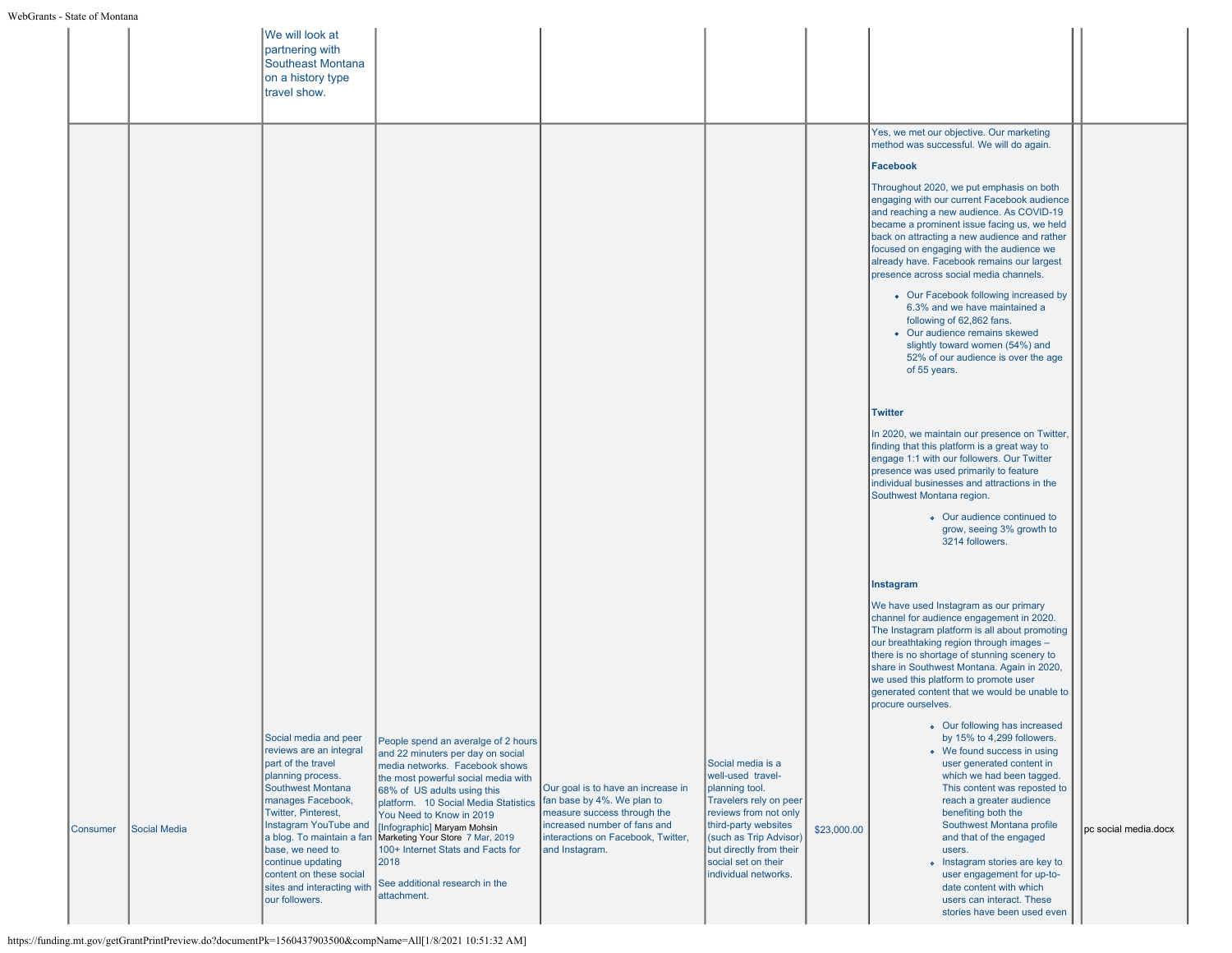| - State of Montana |                     |                                                                                                                                                                                                                                                                                                                                                |                                                                                                                                                                                                                                                                                                    |                                                                                                                                                                                                                                                                                                                                                                                                                          |                                                                                                                                                                                                                     |             |                                                                                                                                                                                                                                                                                                                                                                                                                                                                                                                                                                                                                                                                                                                                                                                                                                                                                                                                                                                                                                                                                                                                                                                                                                                                                                                         |                            |
|--------------------|---------------------|------------------------------------------------------------------------------------------------------------------------------------------------------------------------------------------------------------------------------------------------------------------------------------------------------------------------------------------------|----------------------------------------------------------------------------------------------------------------------------------------------------------------------------------------------------------------------------------------------------------------------------------------------------|--------------------------------------------------------------------------------------------------------------------------------------------------------------------------------------------------------------------------------------------------------------------------------------------------------------------------------------------------------------------------------------------------------------------------|---------------------------------------------------------------------------------------------------------------------------------------------------------------------------------------------------------------------|-------------|-------------------------------------------------------------------------------------------------------------------------------------------------------------------------------------------------------------------------------------------------------------------------------------------------------------------------------------------------------------------------------------------------------------------------------------------------------------------------------------------------------------------------------------------------------------------------------------------------------------------------------------------------------------------------------------------------------------------------------------------------------------------------------------------------------------------------------------------------------------------------------------------------------------------------------------------------------------------------------------------------------------------------------------------------------------------------------------------------------------------------------------------------------------------------------------------------------------------------------------------------------------------------------------------------------------------------|----------------------------|
|                    |                     |                                                                                                                                                                                                                                                                                                                                                |                                                                                                                                                                                                                                                                                                    |                                                                                                                                                                                                                                                                                                                                                                                                                          |                                                                                                                                                                                                                     |             | more so to promote safe<br>travel through Montana<br>during the COVID era.<br><b>Blog</b><br>Active since 2010, we are seeing an<br>increased following on the Southwest<br>Montana blog. The blog accounts for a major<br>portion of the content development for<br>southwestmt.com and provides updated and<br>relevant content for site visitors. We are<br>continuing to develop blog content that is<br>shareable, relevant, and timely that will be<br>shared across channels and highlighted<br>throughout the website. We continue to<br>feature two blog posts in each of our monthly<br>newsletters. In 2020, Tempest Technologies<br>has published 27 blog posts through<br>October.<br>5 top posts:<br>• Our Favorite Stops Between Glacier<br>and Yellowstone<br>• What on Earth Does 3-7-77 Mean?<br>• Meander through the Big Hole Valley<br>• Copper Kings<br>• Wilderness Art   Sculpture in the Wild<br><b>Quick stats</b><br>Google Analytics on the Southwest Montana<br>blog allows us to compare use over the<br>previous year. These statistics compare<br>January 2020 - October 2020 to January<br>2019 - October 2019<br>• We saw a 42.14% increase in page<br>views to the blog (28,163 vs 19,813).<br>• Average time spent on blog pages<br>increased by 16.08%, now at 02:26<br>vs. 02:06. |                            |
| Consumer           | Photo/Video Library | We will continue to<br>acquire video and<br>photos in order to<br>provide new content<br>on our website,<br>YouTube, Facebook,<br>and more and also<br>for footage in our<br>advertising<br>campaigns. We are<br>also acquiring and<br>doing seasonal<br>updating of video for<br>our HD Monitors we<br>have in 12 areas<br>around the region. | Over 1 billion hours of video<br>are watched daily on YouTube<br>in 88 countries in 76<br>languages, according to<br>YouTube's statistics. YouTube<br>is also the world's second-<br>largest search engine after its<br>parent company Google.<br>Please see the attached<br>research information. | Our success is measured by<br>obtaining new video and<br>photos for multipurpose uses<br>including website, We want to<br>obtain at least three new<br>videos and have more material advertising and<br>for all our video monitors in the social media. We<br>region. We would like to add<br>15 more high quality photos to<br>our library. Facebook,<br>YouTube, Twitter, and for our<br>travel guide and advertising. | We need video to<br>educate and<br>engage the<br>traveler of our<br>region. Also, we<br>use video in our<br>are wanting to<br>$\vert$ keep the<br>information fresh<br>and build our<br>archive for<br>repurposing. | \$25,000.00 | Yes we met our goal, our strategy was<br>successful and we will do again. We had a<br>photo shoot with Garrett Smith where we<br>acquired over 100 full nonexclusive rights.<br>We acquired three videos before the<br>pandemic and added several more during the<br>pandemic. Please see the attached report.                                                                                                                                                                                                                                                                                                                                                                                                                                                                                                                                                                                                                                                                                                                                                                                                                                                                                                                                                                                                          | PC photo and<br>video.docx |
|                    |                     |                                                                                                                                                                                                                                                                                                                                                |                                                                                                                                                                                                                                                                                                    |                                                                                                                                                                                                                                                                                                                                                                                                                          | We have so many                                                                                                                                                                                                     |             |                                                                                                                                                                                                                                                                                                                                                                                                                                                                                                                                                                                                                                                                                                                                                                                                                                                                                                                                                                                                                                                                                                                                                                                                                                                                                                                         |                            |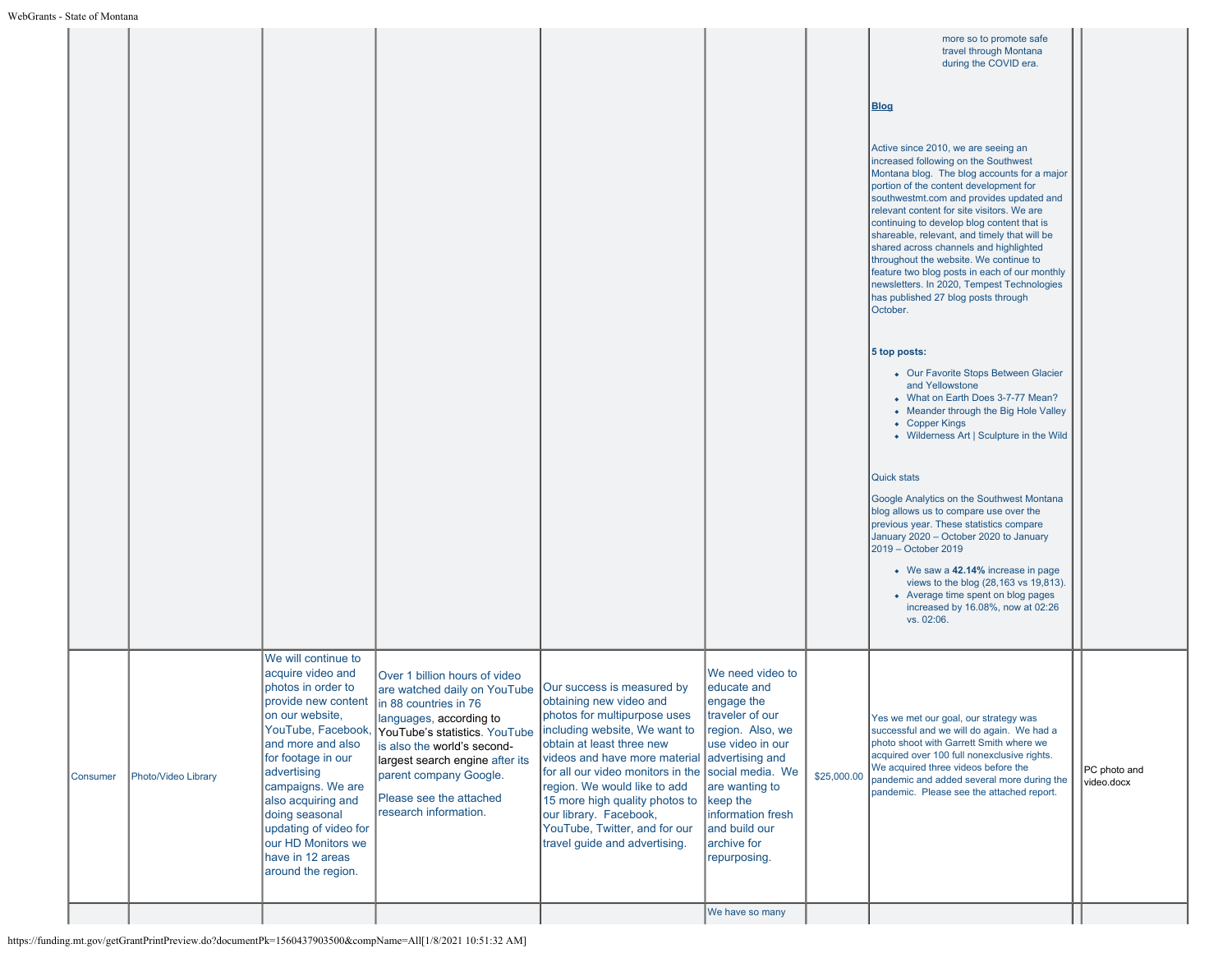| Consumer | <b>Printed Material</b> | We will continue to<br>produce the travel guide.<br>It is distributed to<br>individuals interested in<br>traveling to and within<br>the region. We also<br>distribute our regional<br>maps and birding<br>brochures. We will look<br>at a potential motorcycle<br>and at a camping print<br>piece as it was strongly<br>requested from the<br>travel show we<br>attended. Camping is<br>also moving way up on<br>the list of requested<br>information from our call<br>center. | Please see great research<br>information in the attachment.<br>85% of people decide on<br>activities after they reach their<br>destination. Aaron Nissen,<br>Digital Marketing Strategist;<br>Governor's Conference on<br>Tourism and Recreation, Big<br>Sky Resort 2018 | By completing the production,<br>distribution, and fulfilling of all<br>requests for all our specified printed<br>information. | towns, attractions,<br>and outdoor activities<br>which make the travel<br>quide one of the best<br>ways to educate<br>travelers of all of<br>these benefits in<br>Southwest Montana.<br><b>Our Philipsburg</b><br>partners, who are up<br>consistently in sales<br>revenue, use<br>brochures and travel<br>quides as their main<br>sources for<br>advertising.<br>Brochures, maps and<br>travel guides are the<br>#1 in-market<br>influence. (Bentley<br>University)<br>70% of tourist pick<br>up brochures in-<br>market. Bentley<br>University)<br><b>'Custom print</b><br>magazines will make<br>a resurgence as a<br>premium content<br>delivery channel due<br>to decreased print<br>competition and a<br>desire by audiences<br>to re-connect with<br>tangible, high quality<br>publications that offer<br>deep content<br>expertise that fills<br>their needs, surprises<br>and delights them."<br>"All Business, Your<br><b>Small Business</b><br>Advantage"<br>allbusiness.com<br><b>Birding is increasing</b><br>every year and we<br>find that our<br>brochures are in great<br>demand for the<br>serious birder. If<br>needed we might<br>reprint. Our regional<br>maps have been<br>partnered with Helena<br>and Butte and we<br>have made them<br>foldable for our next<br>print. They are<br>gaining poularity and<br>we are looking at<br>increasing the size. | \$71,713.00 | Yes, we met our objective to produce and<br>distribute printed promotional materials; our<br>strategy was successful and we will continue<br>this method. We produced 165,000 travel<br>guide. all requests for travel guides,<br>motorcycle maps and tear-off maps were<br>delivered. We printed 10,000 Visit Southwest<br>Montana guides that weres updated and<br>improved and we printed 2,500 motorcycle<br>maps. These were delivered at the brochure<br>exchange and sent out per requests. See<br>attached report with production counts.<br>We were successful at fulfilling all requests.<br>See fulfillment report.<br>Yes we wer successful; we met our objective<br>and we will do again. Our subscribers | pc printed<br>materials.pdf |
|----------|-------------------------|--------------------------------------------------------------------------------------------------------------------------------------------------------------------------------------------------------------------------------------------------------------------------------------------------------------------------------------------------------------------------------------------------------------------------------------------------------------------------------|--------------------------------------------------------------------------------------------------------------------------------------------------------------------------------------------------------------------------------------------------------------------------|--------------------------------------------------------------------------------------------------------------------------------|--------------------------------------------------------------------------------------------------------------------------------------------------------------------------------------------------------------------------------------------------------------------------------------------------------------------------------------------------------------------------------------------------------------------------------------------------------------------------------------------------------------------------------------------------------------------------------------------------------------------------------------------------------------------------------------------------------------------------------------------------------------------------------------------------------------------------------------------------------------------------------------------------------------------------------------------------------------------------------------------------------------------------------------------------------------------------------------------------------------------------------------------------------------------------------------------------------------------------------------------------------------------------------------------------------------------------------------------------------------------------------|-------------|------------------------------------------------------------------------------------------------------------------------------------------------------------------------------------------------------------------------------------------------------------------------------------------------------------------------------------------------------------------------------------------------------------------------------------------------------------------------------------------------------------------------------------------------------------------------------------------------------------------------------------------------------------------------------------------------------------------------|-----------------------------|
|          |                         |                                                                                                                                                                                                                                                                                                                                                                                                                                                                                |                                                                                                                                                                                                                                                                          |                                                                                                                                |                                                                                                                                                                                                                                                                                                                                                                                                                                                                                                                                                                                                                                                                                                                                                                                                                                                                                                                                                                                                                                                                                                                                                                                                                                                                                                                                                                                |             | increase by 11%.<br>Each month, unique e-newsletters were<br>created and distributed to Southwest<br>Montana's growing list of email subscribers.                                                                                                                                                                                                                                                                                                                                                                                                                                                                                                                                                                      |                             |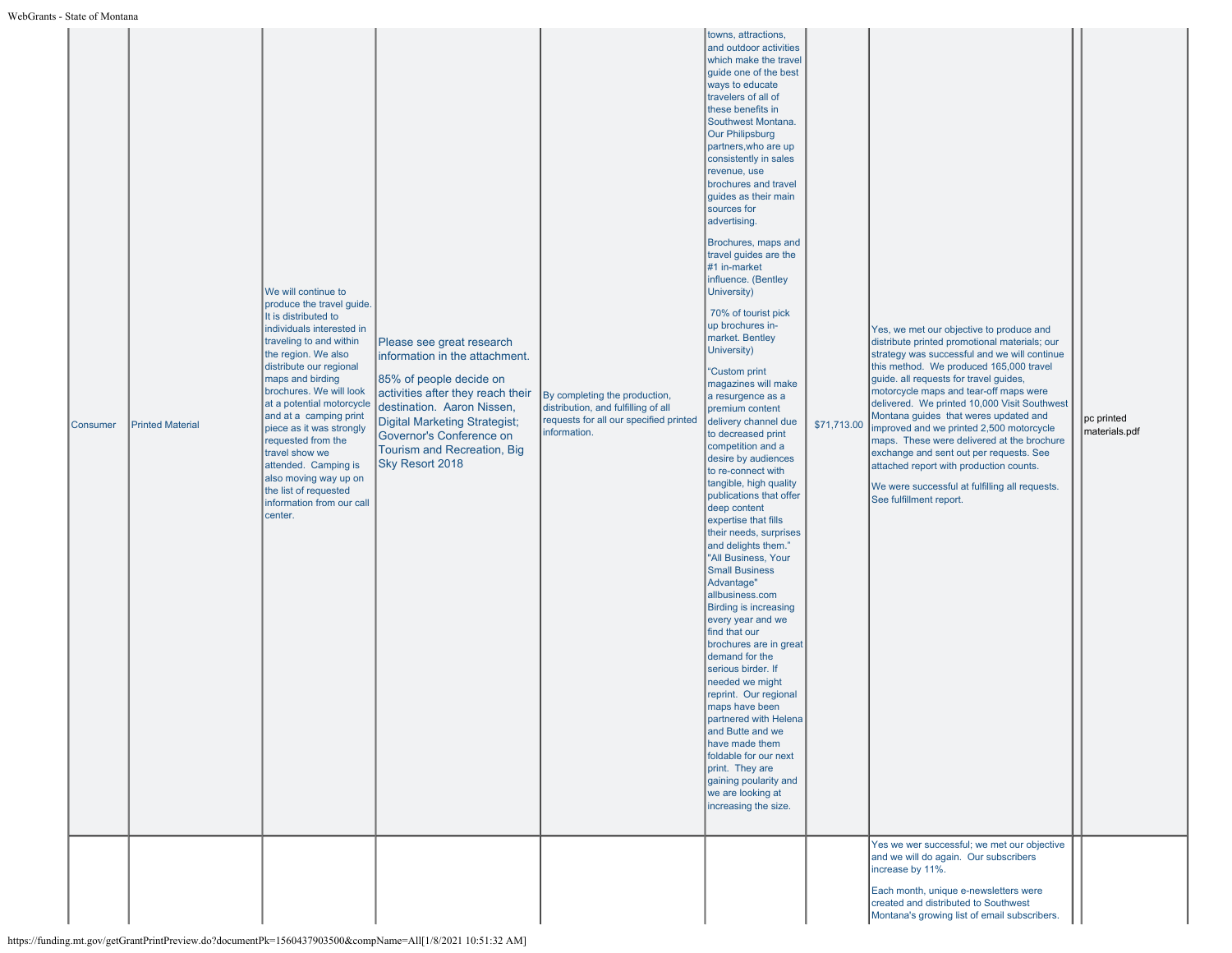| s - State of Montana |                                         |                                                                                                                                                                                                                                                                                                                                                           |                                                                                                                                                                                                                                                                                                                                                                                                                                                                                                                                                                                                                                                                                                                                                                                                                                                                                                                                     |                                                                                                                                                                                                                                                                             |                                                                                                                                                                                                                                                                                                                                                                                                                                                                                                                                    |             |                                                                                                                                                                                                                                                                                                                                                                                                                                                                                                                                                                                                                                                                                                                                                                                                                                                                                                                                                                                                                                                                                                                                                                                                                                                                                                                                                                                                                                                                                                                                                                                                                                                                                                                                                                                                                                                                                                               |                            |
|----------------------|-----------------------------------------|-----------------------------------------------------------------------------------------------------------------------------------------------------------------------------------------------------------------------------------------------------------------------------------------------------------------------------------------------------------|-------------------------------------------------------------------------------------------------------------------------------------------------------------------------------------------------------------------------------------------------------------------------------------------------------------------------------------------------------------------------------------------------------------------------------------------------------------------------------------------------------------------------------------------------------------------------------------------------------------------------------------------------------------------------------------------------------------------------------------------------------------------------------------------------------------------------------------------------------------------------------------------------------------------------------------|-----------------------------------------------------------------------------------------------------------------------------------------------------------------------------------------------------------------------------------------------------------------------------|------------------------------------------------------------------------------------------------------------------------------------------------------------------------------------------------------------------------------------------------------------------------------------------------------------------------------------------------------------------------------------------------------------------------------------------------------------------------------------------------------------------------------------|-------------|---------------------------------------------------------------------------------------------------------------------------------------------------------------------------------------------------------------------------------------------------------------------------------------------------------------------------------------------------------------------------------------------------------------------------------------------------------------------------------------------------------------------------------------------------------------------------------------------------------------------------------------------------------------------------------------------------------------------------------------------------------------------------------------------------------------------------------------------------------------------------------------------------------------------------------------------------------------------------------------------------------------------------------------------------------------------------------------------------------------------------------------------------------------------------------------------------------------------------------------------------------------------------------------------------------------------------------------------------------------------------------------------------------------------------------------------------------------------------------------------------------------------------------------------------------------------------------------------------------------------------------------------------------------------------------------------------------------------------------------------------------------------------------------------------------------------------------------------------------------------------------------------------------------|----------------------------|
| <b>Consumer</b>      | Electronic Adv - Newsletter,<br>E-blast | <b>Southwest Montana</b><br>currently has 16,466<br>subscribers on its e-<br>newsletter list. We<br>had an average<br><b>Click Through Rate</b><br>increase from 5.4%<br>to 8.9% in 2018. We<br>will continue to<br>a monthly e-<br>newsletter to<br>highlight attractions<br>and activities<br>through the region.<br>We constantly<br>update content on | 70% of individuals want to learn<br>about products through content<br>rather than through traditional<br>advertising. "Small Business Trends,<br>Digital Advertising Jan. 24, 2017"<br>a community highlight, video of the<br>region and events.<br>Average Monthly Open Rate of<br>15.2%<br><b>Average Monthly Subscribers</b><br>16,466<br><b>Average Click Through Rate</b><br>increased from 5.4% in 2017 to<br>8.9% in 2018.<br>Communication via email constantly<br>grows. In 2017, the total number of<br>design and distribute emails sent and received amounted<br>over 225.3 billion and it is expected<br>to grow to 257.7 billion by the end of<br>2020. There are 3.7 billion email<br>users; personalization and<br>refreshing your client database is<br>vital if you want to reach your<br>customers effectively. Sales<br>Manago Editor, January 8, 2018<br>Please see attached for more<br>research information. | We plan to measure success<br>through the total number of<br>subscribers on the list, the<br>open rate of the e-newsletter,<br>and the click-through rate to<br>the southwestmt.com website<br>a.Our goal is to increase the<br>number of subscibers by 8%<br>for the year. | Each month, unique<br>e-newsletters were<br>created and<br>distributed to<br>Southwest Montana's<br>growing list of email<br>subscribers. In<br>September of 2017,<br>we had the<br>opportunity to<br>redesign the<br>newsletter to increase<br>engagement<br>(measured by click-<br>through rate). We<br>continued to use this<br>template and saw<br>continued growth in<br>2018. Each<br>newsletter features<br>images of the region,<br>a welcome, blog<br>posts, a community<br>highlight, video of the<br>region and events. | \$11,500.00 | These emails feature a variety of site content<br>and aim to highlight a variety of locations and<br>activities across our region. Included content<br>for each contains: links to our social<br>channels, highlighted blog posts, videos,<br>events (prior to COVID-19), and more. Each<br>of the monthly newsletters are sent using<br><b>Constant Contact.</b><br><b>Newsletter quick stats</b><br>• Average Monthly Open Rate of<br>24.7% (vs 22.3% last year)<br>• Monthly Subscribers 16,579 (vs<br>14,938)<br>• Average Click Through Rate of 9.8%<br>(vs 8.9%)<br><b>Monthly email themes</b><br>• New Year, New Adventure<br>• Bundle Up in Southwest Montana<br>• Checking In from Southwest Montana<br>• Stay Inspired<br>• Latest Montana Travel Information<br>• Stay Cool in Southwest Montana<br>• Travel with Care<br>• Southwest Montana is Ready When<br>You Are<br>• Halloween Edition   Haunted<br>Montana<br>copies of electronic newsletter are available<br>online<br>visit https://southwestmt.com/emailnewsletter/<br><b>Qualifying lead letter</b><br>Due to COVID-19 Southwest Montana saw a<br>significant drop in leads over the course of<br>the year. We implemented a qualifying lead<br>letter in 2019 that was again used in 2020.<br>This allowed us to ensure that our visitor<br>guides are being sent specifically to those<br>most interested in Montana travel. We<br>continue to use MailChimp for this process.<br>The process<br>• After receiving the leads from Reader<br>Services, the contacts are sent a<br>welcome letter.<br>• If they open the letter they are sent a<br>Southwest MT Travel Guide and are<br>added to our monthly email list.<br>• If they do not open the letter, they<br>receive a second email to further<br>encourage engagement.<br>No we did not meet our objective, we still feel<br>that our strategy was successful, and yes, we | Newsletter<br>Research.pdf |
|                      |                                         | our website in order                                                                                                                                                                                                                                                                                                                                      |                                                                                                                                                                                                                                                                                                                                                                                                                                                                                                                                                                                                                                                                                                                                                                                                                                                                                                                                     |                                                                                                                                                                                                                                                                             | <b>Based on the</b>                                                                                                                                                                                                                                                                                                                                                                                                                                                                                                                |             | will do again.                                                                                                                                                                                                                                                                                                                                                                                                                                                                                                                                                                                                                                                                                                                                                                                                                                                                                                                                                                                                                                                                                                                                                                                                                                                                                                                                                                                                                                                                                                                                                                                                                                                                                                                                                                                                                                                                                                |                            |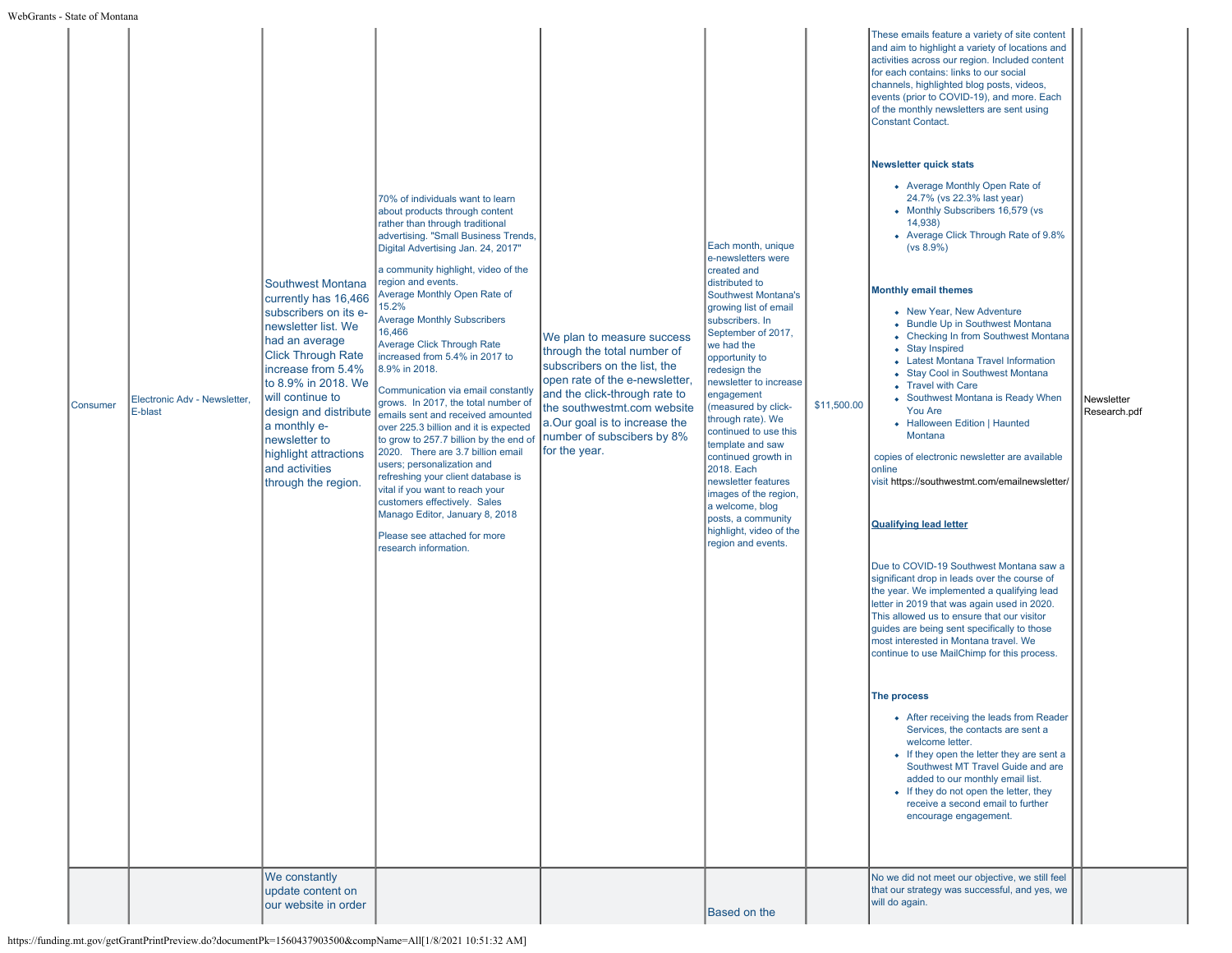| Consumer | Website/Internet<br>Development/Updates | to stay relevant. We<br>will continue to add<br>website updates,<br>enhancements and<br>new content. We<br>will also continue<br>with search engine<br>optimization. We<br>are currently<br>partnering with<br>Central Montana on<br>an event program<br>that will better<br>showcase our<br>events in the region.                                                                                                                                                                                                                               | • There are 4.1 billion<br>Internet users in the world<br>as at December 2018. This<br>is compared to 3.9 billion<br>Internet users in mid 2018<br>and about 3.7 billion Interne<br>users in late 2017. Internet<br><b>Statistics 2019</b> John Stevens<br>$-$ Dec 17, 2018<br>Please see more research in<br>Ithe attachment.                                                                           | We plan to measure the<br>success of our website through<br>increased traffic of 4% to the<br>site,                                                                                                                                                                                  | supporting<br>research/statistics.<br>it is vital to the<br>region to keep the<br>website up-to-date<br>in order to help<br>potential visitors<br>with the<br>orientation and<br>facilitation portion<br>of their travel<br>planning. | \$34,000.00 | We have seen slight growth in users over the<br>course of 2020. While these numbers do not<br>reflect the same growth as we have seen in<br>previous years, that is largely in part to Q2<br>and the decrease in traffic due to COVID-19.<br>In 2020, there has been a 1.32% increase in<br>users, a 0.56% increase in number of<br>sessions, and a 6,09% decrease in<br>pageviews. We have seen strong growth<br>year-to-date in organic search traffic with a<br>25.18% increase in organic traffic. Organic<br>traffic now accounts for 76.4% of all<br>traffic.<br>Please see the attached report for additonal<br>information and upgrades we have done with<br>our website.                                                                                                                                                                                                                                                                                                                                                                                                                                                                                                                                                                                                                                                                                                                                                                                                                                                                                                                                                                                                                         | PC Website.docx   |
|----------|-----------------------------------------|--------------------------------------------------------------------------------------------------------------------------------------------------------------------------------------------------------------------------------------------------------------------------------------------------------------------------------------------------------------------------------------------------------------------------------------------------------------------------------------------------------------------------------------------------|----------------------------------------------------------------------------------------------------------------------------------------------------------------------------------------------------------------------------------------------------------------------------------------------------------------------------------------------------------------------------------------------------------|--------------------------------------------------------------------------------------------------------------------------------------------------------------------------------------------------------------------------------------------------------------------------------------|---------------------------------------------------------------------------------------------------------------------------------------------------------------------------------------------------------------------------------------|-------------|-----------------------------------------------------------------------------------------------------------------------------------------------------------------------------------------------------------------------------------------------------------------------------------------------------------------------------------------------------------------------------------------------------------------------------------------------------------------------------------------------------------------------------------------------------------------------------------------------------------------------------------------------------------------------------------------------------------------------------------------------------------------------------------------------------------------------------------------------------------------------------------------------------------------------------------------------------------------------------------------------------------------------------------------------------------------------------------------------------------------------------------------------------------------------------------------------------------------------------------------------------------------------------------------------------------------------------------------------------------------------------------------------------------------------------------------------------------------------------------------------------------------------------------------------------------------------------------------------------------------------------------------------------------------------------------------------------------|-------------------|
| Consumer | <b>Joint Ventures</b>                   | We will evaluate<br>projects that we can<br>partner with MTOT,<br>other regions/ CVBs/<br><b>TBIDs and members</b><br>to further stretch the<br>region's marketing<br>dollars on projects.<br>We will partner<br>on the Greater<br><b>Yellowstone Nat</b><br>Geo Map, National<br>Park Lewis and<br><b>Clark Brochure and</b><br>website, TBEX<br><b>Writers Seminar in</b><br>Billings, and the<br><b>Accommodations</b><br>Guide. Also, we are<br>hoping to do a joint<br>venture on the newly<br>identified state niche<br>market of history. | In FY18, we did a joint venture<br>on the Crown of the Continent<br>Nat Geo Map, the Greater<br>Yellowstone Nat Geo Map, the<br><b>National Parks Lewis and</b><br><b>Clark brochures and website</b><br>project It has a 2,074,000<br>redership. The Greater<br>Yellostone Map distribution<br>was complete so another<br>printing is needed. This map is<br>well distributed at our Lima<br>Rest Stop. | We will measure success<br>depending upon the indivual<br>joint ventures: distribution<br>counts, website analytics for<br>specific JV projects, response<br>rates to online advertising<br>through click-through rates and<br>our print advertising through<br>distribution counts. | <b>MTOT's online</b><br>cooperative<br>programs in the<br>past have<br>provided the<br>region an<br>affordable option<br>to reach certain<br>demographic and<br>geographic target<br>audiences.                                       | \$8,000.00  | We were not able to meet all of our objective,<br>due to COVID-19, however, the method is<br>usually successful and we will try again in<br>future years. Although, bed tax dollars were<br>down 12.88%; the number of travel guide<br>mailed out decreased by 79%. We will do<br>again because COVID-19 impact accounted<br>for the dramatic decrease in performance.<br>Lewis and Clark joint venturees - our strategy<br>was successful. we will do again. For this<br>project Southwest Montana reported 14,581<br>users to the SWMT page on the LC site and<br>another 14,450 new users. We had a total of<br>16,540 sessions and 1.13 numbers of session<br>per user. Please see attached report.<br>Crown of the Continent - yes, we met our<br>objective. Yes our strategy was successful<br>and yes, we will do again. # Maps Distributed<br>(Jan.-Dec. 2019): 90,353 Maps<br>The BMW Rally was cancelled due to COVID.<br>Therefore, we were unable to meet the<br>objectives of this particular joint venture;<br>because joint ventures overall are usually<br>successful we will continue to use this<br>method.<br>Sojern and TripAdvisor - Yes, we met our<br>objective, yes we were successful and yes we<br>will do again. Sojern CTR average .16%,<br>2,207,595 impressions, clicks 3,592.<br>TripAdvisor CTR average .17%, 739,628<br>impressions, clicks 1,269. Complete Metrics<br>are attached in the final report.<br>State accommodations guides, - yes, we met<br>our objective yes, we were successful, yes,<br>we will do again. Contributed to printing the<br>accommodations guide meets the needs for<br>travellers who are requesting printed copies<br>of accommodations. | ∥pc jv sojern.pdf |
|          |                                         |                                                                                                                                                                                                                                                                                                                                                                                                                                                                                                                                                  |                                                                                                                                                                                                                                                                                                                                                                                                          |                                                                                                                                                                                                                                                                                      |                                                                                                                                                                                                                                       |             | Yes, we were successful, we met our<br>objective, and we will do again.<br><b>Key Metrics:</b><br>The continued emphasis on search engine<br>optimization of the Southwestmt.com website<br>has resulted in positive results. While overall                                                                                                                                                                                                                                                                                                                                                                                                                                                                                                                                                                                                                                                                                                                                                                                                                                                                                                                                                                                                                                                                                                                                                                                                                                                                                                                                                                                                                                                               |                   |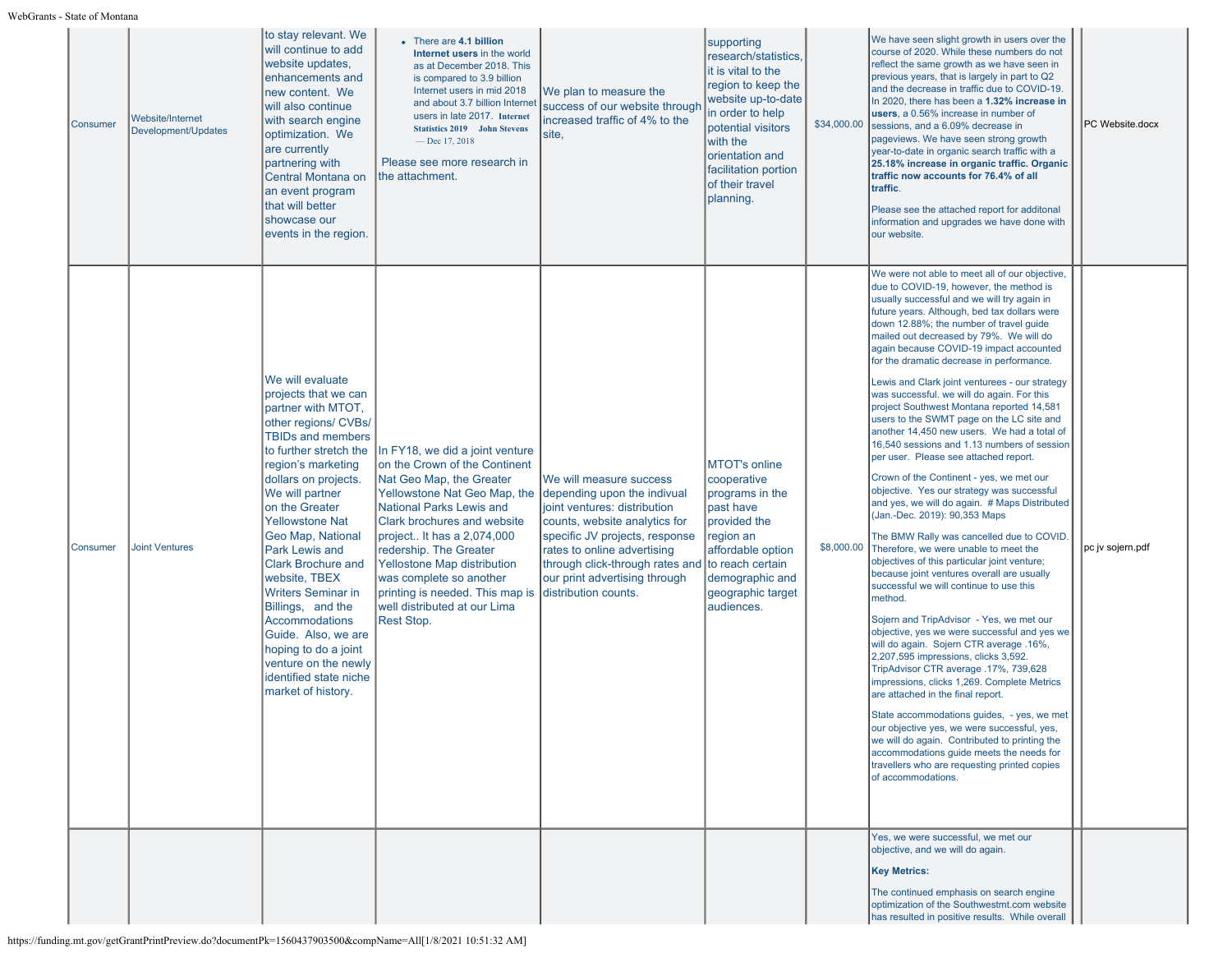| Consumer | Webpage<br>Marketing/SEO/SEM | We like to do online<br>marketing with Google<br>Adwords to drive traffic<br>to our website. This is<br>just another way to bring<br>exposure to our website. | As of July 2018, 90.46% of people use<br>Coogle as a search engine. Bing is 3.13%<br>and Yahoo is 2.21%. Most Notable Digital<br>Marketing Statistics 2019 Written by<br>Cameron November 2, 2018<br>In 2017, Google accounted for over<br>79% of all global desktop search<br>traffic "15 SEO Statistics for 2018"<br>See additonal research in<br>attachment.<br>More statistics are in attached<br>report. | By an increase of 4% of clicks on the<br>Adwords and traffic tgo our website.                           | We like to get our<br>website exposed on<br>the front page of<br>searches. Google<br>Adwords is a great<br>way to help us get<br>there for key word<br>searches.                                                                                   | \$10,000.00 | traffic to the website remained flat in 2020,<br>organic traffic to the website year-to-date<br>represents 76% of the total traffic. This<br>percentage has continued to increase over<br>the past two years and serves as a good<br>indication that the ongoing improvements<br>being made to the website are having a<br>positive impact on rankings and traffic.<br>Last year we enhanced pages in the winter<br>activities section of the site as a test case to<br>determine what kind of impact we might be<br>able to make and the results of those efforts<br>have been promising. Content in this section<br>was re-written to include long and short tail<br>keywords related to the target subject matter.<br>HTML Title and Meta description tags were<br>updated and page content was optimized.<br>These changes resulted in a 53% increase in<br>page views in 2020 which exceeded our<br>expectations.<br>We also recently implemented improvements<br>to the interest/category pages that we expect<br>will help improve page rankings in 2021.<br>These updates combined with the integration<br>of user generated content and imagery from<br>the CrowdRiff platform will hopefully increase<br>traffic and improve the average time spent on<br>the site from our visitors.<br>Updates and search engine optimization of<br>our top blog articles resulted in a 42+%<br>increase in traffic to those pages on the site<br>which again exceeded our expectations and<br>goals for the year.<br><b>Future Enhancements:</b><br>The website redesign currently underway<br>puts a lot of emphasis on search engine<br>optimization and we are hopeful that the<br>overhaul of the website will result in a<br>significant increase in traffic to key targeted<br>pages and content areas.<br>Additionally, we will use tools at our disposal<br>to conduct competitive analysis, looking at<br>things like successful features and content,<br>keywords that are attracting visitors,<br>backlinks, and listing comparisons. Following<br>this analysis, we may also explore the<br>benefits of backlinking on the site. This would<br>require an effort to get third party sites to link<br>to various content on the Southwest Montana<br>site. Finally, we will continue to focus on<br>onpage SEO especially for the pages that we<br>are updating and reorganizing during the<br>redesign. Southwestmt.com google<br>analytics | Website SEO.pdf |
|----------|------------------------------|---------------------------------------------------------------------------------------------------------------------------------------------------------------|---------------------------------------------------------------------------------------------------------------------------------------------------------------------------------------------------------------------------------------------------------------------------------------------------------------------------------------------------------------------------------------------------------------|---------------------------------------------------------------------------------------------------------|----------------------------------------------------------------------------------------------------------------------------------------------------------------------------------------------------------------------------------------------------|-------------|------------------------------------------------------------------------------------------------------------------------------------------------------------------------------------------------------------------------------------------------------------------------------------------------------------------------------------------------------------------------------------------------------------------------------------------------------------------------------------------------------------------------------------------------------------------------------------------------------------------------------------------------------------------------------------------------------------------------------------------------------------------------------------------------------------------------------------------------------------------------------------------------------------------------------------------------------------------------------------------------------------------------------------------------------------------------------------------------------------------------------------------------------------------------------------------------------------------------------------------------------------------------------------------------------------------------------------------------------------------------------------------------------------------------------------------------------------------------------------------------------------------------------------------------------------------------------------------------------------------------------------------------------------------------------------------------------------------------------------------------------------------------------------------------------------------------------------------------------------------------------------------------------------------------------------------------------------------------------------------------------------------------------------------------------------------------------------------------------------------------------------------------------------------------------------------------------------------------------------------------------------------------------------------------------------------------------------------------------------------------------------------------------------------------------------------------------|-----------------|
| Consumer | <b>Opportunity Marketing</b> | Southwest Montana puts<br>funds in Opportunity<br>Marketing for options<br>that might become<br>available at a later date.                                    | The research that we have already<br>done will apply toward this.                                                                                                                                                                                                                                                                                                                                             | Will be determined at the time of the<br>projects. By the increase of 4% to<br>our bed tax collections. | Not all options for<br>marketing are<br>available at our<br>annual budgeting<br>time. These funds<br>will be used for any<br>unforseen projects or<br>will be applied to an<br>existing project if a<br>need should arise.<br>We are also planning | \$13,000.00 | We did not have an objective. We transferred<br>our oppotunity funds to cooperative marketing<br>this year to help out the rural communities<br>due to the pandemic. We will do this project<br>again.                                                                                                                                                                                                                                                                                                                                                                                                                                                                                                                                                                                                                                                                                                                                                                                                                                                                                                                                                                                                                                                                                                                                                                                                                                                                                                                                                                                                                                                                                                                                                                                                                                                                                                                                                                                                                                                                                                                                                                                                                                                                                                                                                                                                                                               |                 |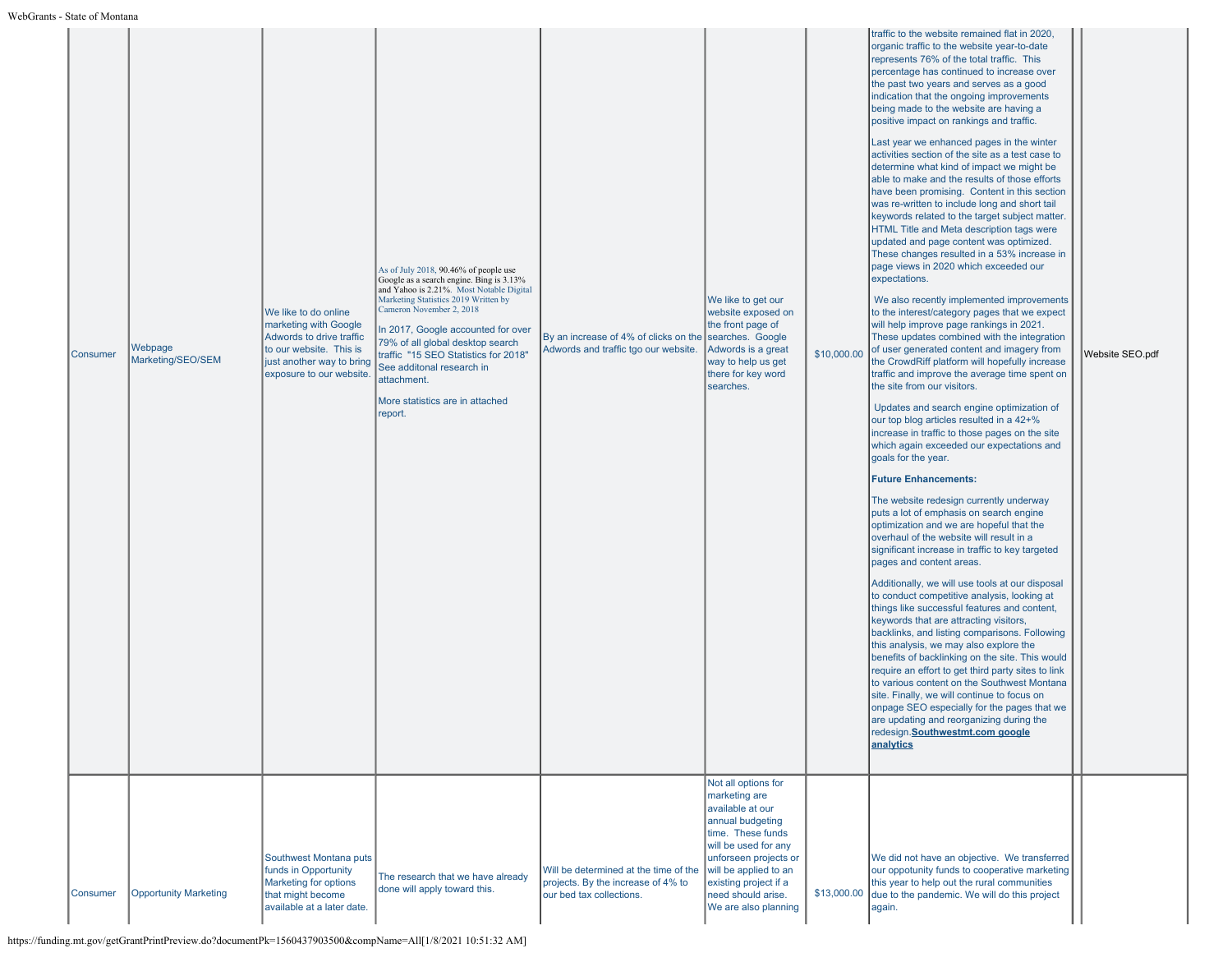|                      |                                          |                                                                                                                                                                                                                                                                                                                                                                                                                                                                          |                                                                                                                                                                                                                                                                                                                                                               |                                                                                                                                                                                                                                                            | on using \$8000 to<br>partner with a<br>community or corridor<br>to help them get a<br>base for marketing<br>projects.                                                                                                                                                                                                                                                                                                                                                                                                                                |             |                                                                                                                                                                                                                                                                                                                                           |                                     |
|----------------------|------------------------------------------|--------------------------------------------------------------------------------------------------------------------------------------------------------------------------------------------------------------------------------------------------------------------------------------------------------------------------------------------------------------------------------------------------------------------------------------------------------------------------|---------------------------------------------------------------------------------------------------------------------------------------------------------------------------------------------------------------------------------------------------------------------------------------------------------------------------------------------------------------|------------------------------------------------------------------------------------------------------------------------------------------------------------------------------------------------------------------------------------------------------------|-------------------------------------------------------------------------------------------------------------------------------------------------------------------------------------------------------------------------------------------------------------------------------------------------------------------------------------------------------------------------------------------------------------------------------------------------------------------------------------------------------------------------------------------------------|-------------|-------------------------------------------------------------------------------------------------------------------------------------------------------------------------------------------------------------------------------------------------------------------------------------------------------------------------------------------|-------------------------------------|
| <b>Consumer</b>      | Billboards/Out-of-Home                   | We would like to keep<br>this marketing segment<br>open as we have<br>discussed it in the past<br>and see that it might be<br>a viable option.                                                                                                                                                                                                                                                                                                                           | Please see the attached research.                                                                                                                                                                                                                                                                                                                             | We will look for an increase of 4% ir<br>bed tax dollars. Depending on the<br>project we will look for increase in<br>traffic and responses by word of<br>mouth.                                                                                           | We have found that<br>billboards are the<br>main source of<br>turning traffic to<br>several of our<br>attrations including<br><b>Tizer Gardens, Grant</b><br>Kohrs Ranch, and an<br>Antique Store. Tizer<br><b>Gardens questions</b><br>and records<br>everyone, every day,<br>and every year that<br>comes to their<br>attraction. Year after<br>year the number one<br>advertising that brings<br>people to Tizers is<br>billboards. Verbal<br>research done with<br>the Prison Museums<br>and the local antique<br>store said the same<br>thing. T | \$1.00      | Yes. We just put \$1 in for a placeholder. We<br>met our strategy and method which was to do<br>this if we had a good opportunity which we<br>didn't. Yes, we will continue to put a<br>placeholder in case of an opportunity we<br>would like to take advantage at a later time.                                                         | Billboards<br>Research.pdf          |
| Consumer             | Multi-Media Marketing                    | This segment will<br>include funds for<br>multimedia projects that<br>have both a print and<br>digital component, such<br>as a print advertisement<br>with an additional digital<br>banner and/or leads.<br>Examples of this will<br>include an<br>advertisement in both<br>the print and online<br>versions of Yellowstone<br>Journal orbb True West.<br>We may add additional<br>projects as the<br>opportunity arises and if<br>additional funds become<br>available. | 82% of internet users trust print<br>advertising when making a<br>purchasing decision.<br>(WebStrategies) Our FY18<br>campaign had 7,986,564 digital<br>impressions, We had an average<br>Click-through-rate of .22%.                                                                                                                                         | We plan to measure success by the<br>increase of digital activity by 3% and<br>the increase of bed tax by 3%                                                                                                                                               | So much of our media<br>costs apply to several<br>different marketing<br>arenas such as artwork,<br>brand, digital and print<br>placements. Multi Media<br>incorporates the many<br>different components.                                                                                                                                                                                                                                                                                                                                             | \$30,000.00 | Yes, we met our goal of increasing our digital<br>activity by 3%. We were successful and we<br>will do again.<br>For our bed tax goal of an increase of 3%; no,<br>we did not meet our objective, we were not<br>successful due to Covid and yes, we will do<br>again. Our bed tax dollars were down<br>12.88%.<br>Please see attachment. | pc Multimedia<br>Marketing FY20.pdf |
| Marketing<br>Support | Fulfillment/Telemarketing/Call<br>Center | We use Certified<br>Folder to distribute<br>our travel guides in<br>brochure racks and<br>in certain rest areas<br>around the state as<br>well as to Eastern<br><b>Washington, Coeur</b><br>d'Alene area, Idaho<br>Falls, and Salt Lake<br>City. They also do<br>instate delivery of<br>our birding<br>brochures. We are                                                                                                                                                 | Over 50% of US Travelers<br>consult printed materials while<br>making decisions. "Your Printed<br>Visitor Guice can be a Marketing<br>Machine: by Camille Leonard, posted<br>June 6, 2017. 74% of consumers<br>identify word-of-mouth as a<br>key influencer in their<br>purchasing decision.<br>[Ogilvy/Google/TNS] 56% of<br>B2B purchasers look to offline | We will measure our success<br>by fulfilling 100% of all<br>requests for travel information<br>requested thorugh the call<br>center, emails, reader service,<br>and mail or faxed requests<br>within three days of end of<br>each month. We will track the | The traveler is not<br>as familiar with<br>our region and<br>doesn't know what<br>specifically to ask<br>for. With our<br>travel guides out<br>and available as<br>much as possible<br>and the call center<br>influencing<br>travelers, we are                                                                                                                                                                                                                                                                                                        | \$79,663.00 | We were successful in fulfilling requests for<br>information/travel quides, etc. See attached<br>report of monthly and year total of requests<br>by type and number fulfilled.<br>We will continue to use fulfullment method in<br>the future.                                                                                            | pc telemarketing.pdf                |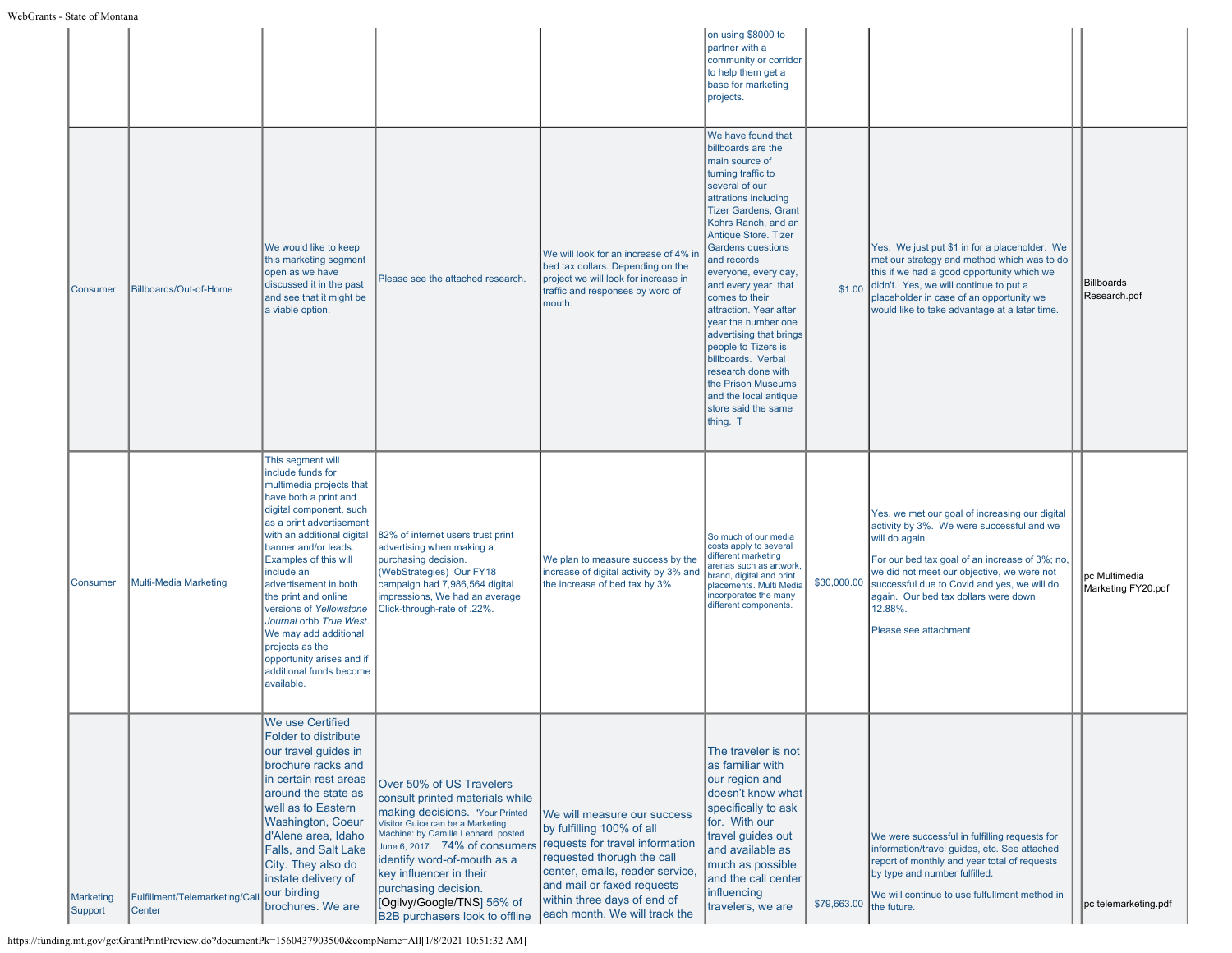|                             |                                              | out for RFP for a call<br>center but in the past<br>we have used MARS<br>Stout to connect with<br>travelers through the<br>call center. They<br>have also helped<br>make up itineraries<br>for travelers, leads<br>that we get, and for<br>our website. | word-of-mouth as a source of<br>information and advice, and<br>this number jumps to 88%<br>when online word-of-mouth<br>sources are included.<br>[BaseOne]                                                                                                                                        | number of requests for<br>information that are received<br>land the number that are<br>fulfilled.                                                                                                                                                                                                                                                                                                                                   | able to make it<br>easier for them to<br>obtain this<br>information as<br>they travel in the<br>region or to<br>encourage them<br>to come back to<br>Montana.                      |             |                                                                                                                                                                                                                                                                                                                                                                                                                                                                                                                                                                                                                                                                                                                                                                                                                                                             |  |
|-----------------------------|----------------------------------------------|---------------------------------------------------------------------------------------------------------------------------------------------------------------------------------------------------------------------------------------------------------|---------------------------------------------------------------------------------------------------------------------------------------------------------------------------------------------------------------------------------------------------------------------------------------------------|-------------------------------------------------------------------------------------------------------------------------------------------------------------------------------------------------------------------------------------------------------------------------------------------------------------------------------------------------------------------------------------------------------------------------------------|------------------------------------------------------------------------------------------------------------------------------------------------------------------------------------|-------------|-------------------------------------------------------------------------------------------------------------------------------------------------------------------------------------------------------------------------------------------------------------------------------------------------------------------------------------------------------------------------------------------------------------------------------------------------------------------------------------------------------------------------------------------------------------------------------------------------------------------------------------------------------------------------------------------------------------------------------------------------------------------------------------------------------------------------------------------------------------|--|
| <b>Marketing</b><br>Support | <b>TAC/Governor's Conference</b><br>neetings | This money is used for<br>attending TAC and<br><b>Governor's Conference</b><br>meetings and any<br>marketing meetings we<br>attend.                                                                                                                     | The meetings further our<br>understanding of tourism trends,<br>opportunities, and issues. We are<br>able to obtain the opportunities and<br>challenges that are affecting us and<br>share ideas and experiences that<br>can make us better ambassadors for<br>tourism.                           | By having attendance at 100% of the<br>meetings.                                                                                                                                                                                                                                                                                                                                                                                    | This is required and<br>necessary to<br>proprerly run the<br>tourism region.                                                                                                       | \$1,500.00  | Yes, we met our objective. Yes, the<br>marketring strategy and method was<br>successful. Due to the COVID-19 we did<br>have virtual meetings and that worked for us.<br>The annual Montana Governor's Conferenc<br>on Tourism and Recreation was cancelled.<br>The executive director attending the required<br>quarterly TAC meetings in person and<br>virtually.                                                                                                                                                                                                                                                                                                                                                                                                                                                                                          |  |
| Marketing<br>Support        | <b>Marketing Plan Development</b>            | The Marketing Plan<br>defines the goals and<br>objectives of Southwest<br>Montana in the next<br>fiscal year.                                                                                                                                           | <b>Clear Goals Improve Chances of</b><br>Success Marketers who set goals<br>have a 429 percent greater chance of<br>reporting successful campaigns, and<br>81 percent achieve their<br>goals. Setting clear goals is one of<br>the most difficult tasks for marketers,<br>but this work pays off. | We plan to measure success by<br>getting approval of the plan and<br>keeping costs within \$1000.                                                                                                                                                                                                                                                                                                                                   | A marketing plan<br>allows an<br>organization to take a<br>strategic look at its<br>marketing dollars and<br>how best to distribute<br>those funds over the<br>course of the year. | \$1,000.00  | Yes, we did meet our objective. We did keep<br>within the \$1000 go and the strategy was<br>successful although we had to drop a few<br>things due to the COVID-19 lockdowns. We<br>dropped some public relations and held up<br>on our frontline tours.                                                                                                                                                                                                                                                                                                                                                                                                                                                                                                                                                                                                    |  |
| <b>Marketing</b><br>Support | <b>Administration</b>                        | <b>Administration includes</b><br>personnel, rent, office<br>supplies and basic<br>needs to run an office.                                                                                                                                              | An administrative support provides<br>business with an enhanced<br>communication system so other<br>departments can run<br>smoothly. admin 0 Administrative<br>service, Blog 5 Reasons Why Your<br><b>Business Needs Administrative</b><br><b>Support</b>                                         | The objective for Administration<br>budget is to spend funds<br>appropriately and efficiently for<br>managing the organization's<br>operations. Per statute, the<br>maximum allowed for the<br>Administration method is no more<br>than 20% of total lodging tax<br>receipts. Success will be determined<br>by the total spend in the<br>Administration method; if it is 20% or<br>less, we will consider the method<br>successful. | The director is<br>responsible for the<br>daily activities as well<br>as the annual cycle of<br>the business.                                                                      | \$87,000.00 | We were successful in meeting our overall<br>objective of staying within the allowable 20%<br>for the Administration budget. We will<br>continue to use this marketing method.                                                                                                                                                                                                                                                                                                                                                                                                                                                                                                                                                                                                                                                                              |  |
|                             |                                              | <b>Southwest Montana</b><br>offers cooperative<br>marketing to qualifying<br>nonprofit organizations                                                                                                                                                    | The statistics will depend on each                                                                                                                                                                                                                                                                | By completing 100% of the required<br>completion reports. This will be done<br>specifically to each project. We will                                                                                                                                                                                                                                                                                                                | When our cities and<br>attractions can<br>market their<br>businesses it helps to                                                                                                   |             | Two of the cooperative marketing projects<br>were successful and met their objectives, all<br>others didn't meet their objectives due to the<br>pandemic. We will continue to do cooperative<br>marketing again next fiscal year.<br>Our cooperative marketing projects included<br>promoting the Mode Lode Theatre with<br>printed materials/brochures distributed in<br>markets: Anaconda, Boulder, and Lincoln;<br>and radio advertising; see attached report.<br>Cooperative marketing for the The Mother<br>Lode Theatre did well as their project started<br>in the fall of 2019 and the majority of the<br>activity occurred prior to the COVID19<br>closures in 2020.<br>The Mother Lode Theatre production of the<br>"SpongeBob Musical" was the largest<br>success out of seven shows. Overall<br>individual ticket sales doubles over the fiscal |  |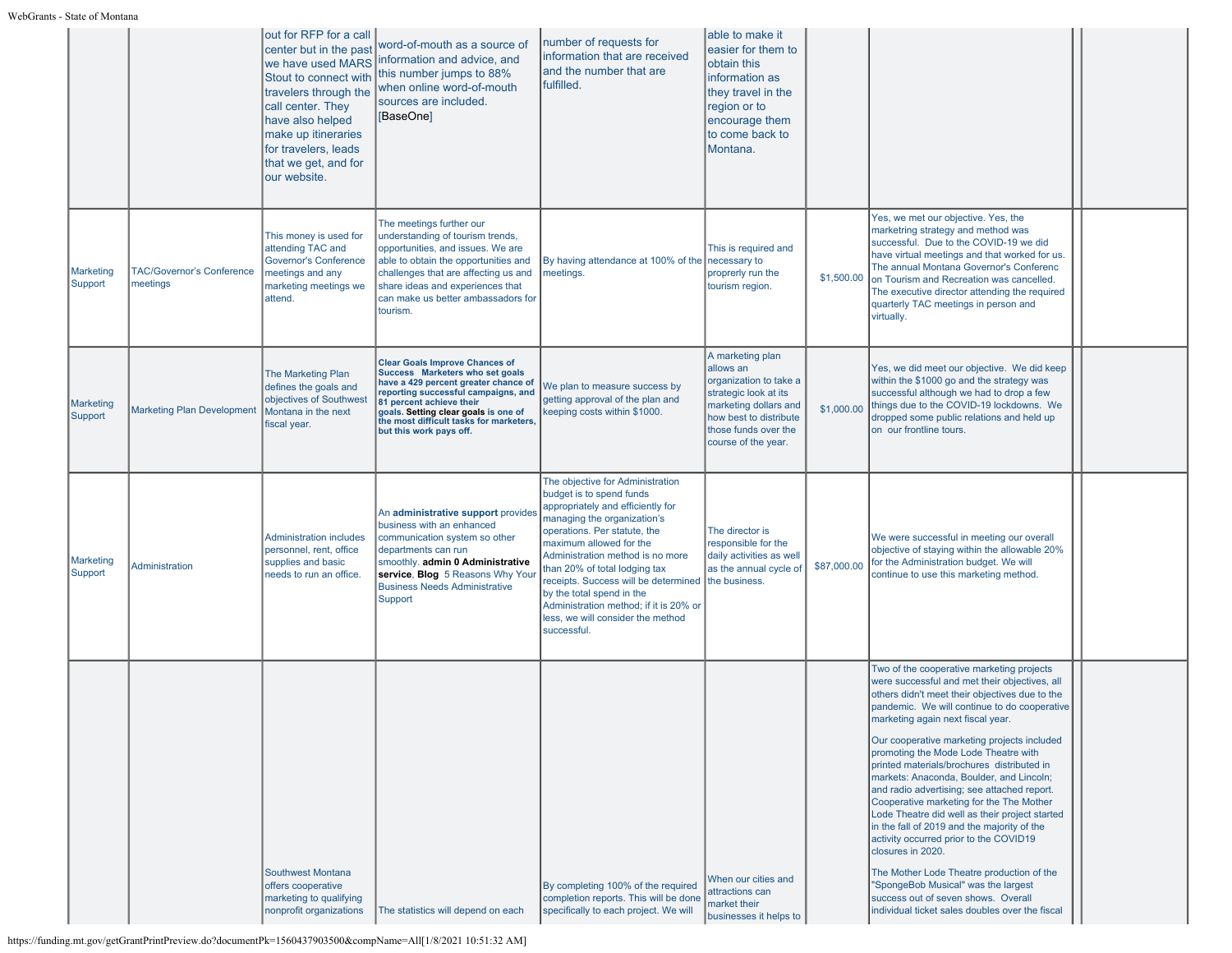| Marketing<br>Support        | <b>Cooperative Marketing</b>              | in the region. The funds<br>are used to help stretch<br>the marketing dollar of<br>these entities.                                                                                                                                                                                                                                                                                                                                         | application and project.                                                                                                                                                                                                                                                                                                                                                                                                                                                                                                                                                                                                                               | track distribution of messaging<br>(radio, print, brochures), attendance<br>and responses.                                                                                                                                                                                                                                                                          | bring in tourists. This<br>is a benefit to the<br>whole state.                                                                                                                                                                                                                                                                                      | \$13,000.00 | year 18/19.<br>The Cooperative Marketing project promoting<br>the attraction "Sculptures in the Wild" in the<br>Lincoln, MT area did extremely well and had<br>great response. They had traffice/attendance<br>of 46,000 people through September 30 <sup>th</sup> .<br>That is 11,000 more than they did for all of<br>2019. Excellent response from the brochures<br>as all available brochures were distributed, so<br>a greater quanity will be printed/distributed<br>next year. This outdoor attraction worked<br>well for social distancing and seems to be<br>one of the few attactions in the region or<br>possible the state that did well during the<br>pandemic. Cooperative marketing in the<br>community of Lincoln is the only town who did<br>well during the pandemic.<br>Due to the pandemic other cooperative<br>marketing projects were cancelled. | pc Mother Lode<br>Theatre.docx |
|-----------------------------|-------------------------------------------|--------------------------------------------------------------------------------------------------------------------------------------------------------------------------------------------------------------------------------------------------------------------------------------------------------------------------------------------------------------------------------------------------------------------------------------------|--------------------------------------------------------------------------------------------------------------------------------------------------------------------------------------------------------------------------------------------------------------------------------------------------------------------------------------------------------------------------------------------------------------------------------------------------------------------------------------------------------------------------------------------------------------------------------------------------------------------------------------------------------|---------------------------------------------------------------------------------------------------------------------------------------------------------------------------------------------------------------------------------------------------------------------------------------------------------------------------------------------------------------------|-----------------------------------------------------------------------------------------------------------------------------------------------------------------------------------------------------------------------------------------------------------------------------------------------------------------------------------------------------|-------------|------------------------------------------------------------------------------------------------------------------------------------------------------------------------------------------------------------------------------------------------------------------------------------------------------------------------------------------------------------------------------------------------------------------------------------------------------------------------------------------------------------------------------------------------------------------------------------------------------------------------------------------------------------------------------------------------------------------------------------------------------------------------------------------------------------------------------------------------------------------------|--------------------------------|
| <b>Marketing</b><br>Support | Outreach                                  | <b>Voices of Tourism</b><br>educates the public<br>on the benefits of<br>tourism to our region<br>and to Montana.                                                                                                                                                                                                                                                                                                                          | <b>The Relationship Between Tourism</b><br><b>Education and The Tourism Industry:</b><br><b>Implications for Tourism Education</b><br>Chris Cooper & Rebecca Shepherd Pages<br>34-47   Published online: 11 Nov 2014<br>Abstract<br>The relationship between tourism<br>education and the tourism<br>industry is historically a complex<br>one which has been characterised<br>by a lack of trust. Increasingly,<br>however, both education and<br>industry are recognising the<br>mutual benefits of developing a<br>more co-operative relationship<br>and the importance of narrowing<br>the divide which has traditionally<br>existed between them. | An opportunity was identified to<br>provide support to the advocacy<br>group Voices of Montana Tourism<br>(VOT). The objective is to contribute<br>funds that when combined with<br>others will support the effective and<br>efficient efforts of VOICES of<br>MONTANA TOURISM in reaching a<br>targeted audience through electronic<br>communications during FY20. | <b>Voices of Tourism</b><br>provides data and<br>information to the<br>public on Montana<br>tourism. It would<br>be difficult for<br>each of us to do<br>this individually<br>with our time<br>constraints.                                                                                                                                         | \$2,000.00  | This method was successful. We met our<br>objective. VOT distributes messaging via its<br>monthly e-newsletter that has a distribution of<br>450+ (legislatures, local policy-makers,<br>tourism partners and the general public). As a<br>VOT partner, Southwest Montana receives a<br>presence and directory link on the<br>voicesoftourism.com website which has been<br>online since 2011 and has a robust following.<br>This method will be continued in the future as<br>it is an effective and efficient means of<br>outreach, partner support and advocacy for<br>tourism in Montana.                                                                                                                                                                                                                                                                          |                                |
| Publicity                   | <b>Press Promotions/Media</b><br>Outreach | In addition to the PR<br>efforts by the<br>Montana Office of<br>Tourism, Southwest<br>Montana also solicits<br>targeted editors,<br>media influencers to<br>write about the<br>region. We also<br>respond to reactive<br>press requests<br>through our press<br>room website, direct<br>calls to our PR<br>agency and through<br><b>MTOT.</b> Southwest<br>Montana plans to<br>work with MTOT and<br>others as requested<br>for press trip | journalists and social It might be hard to believe, but 92% of<br>consumers trust influencers more than:<br>they would an advertisement or a<br>celebrity endorsement. The use of<br>influencer content is a good way around<br>the issue of ad blocking software, too.<br>10 Stats That Will Make You Rethink<br>Digital PR<br>Word-of-mouth has been<br>shown to improve marketing<br>effectiveness by up to 54%.<br>[MarketShare] Over 90% of<br>marketers who employ an<br>influencer marketing strategy<br>in social media believe itis                                                                                                           | We plan to measure success<br>by having at least two publicity<br>reports done of Southwest<br>Montana.                                                                                                                                                                                                                                                             | Earned media<br>represents one of<br>our best efforts to<br>create "word of<br>mouth"<br>advertising.<br><b>Editorial articles</b><br>prepared by third<br>parties hold more<br>authentic<br>representation of<br>the region than<br>straight<br>advertising. These<br>articles help<br>supplement our<br>minimal<br>advertising<br>budget. We will | \$16,000.00 | No, we did not meet our objective. Due to the<br>COVID-19 pandemic our Frontline Fam tour<br>was cancelled and we didn't plan for anymore<br>Fam Tours in FY20. Funds spent in FY20<br>were for the down payment for the bus tour<br>that could not be refunded but will be applied<br>to the tour next year. We will continue to use<br>this method based on success in other years.                                                                                                                                                                                                                                                                                                                                                                                                                                                                                  |                                |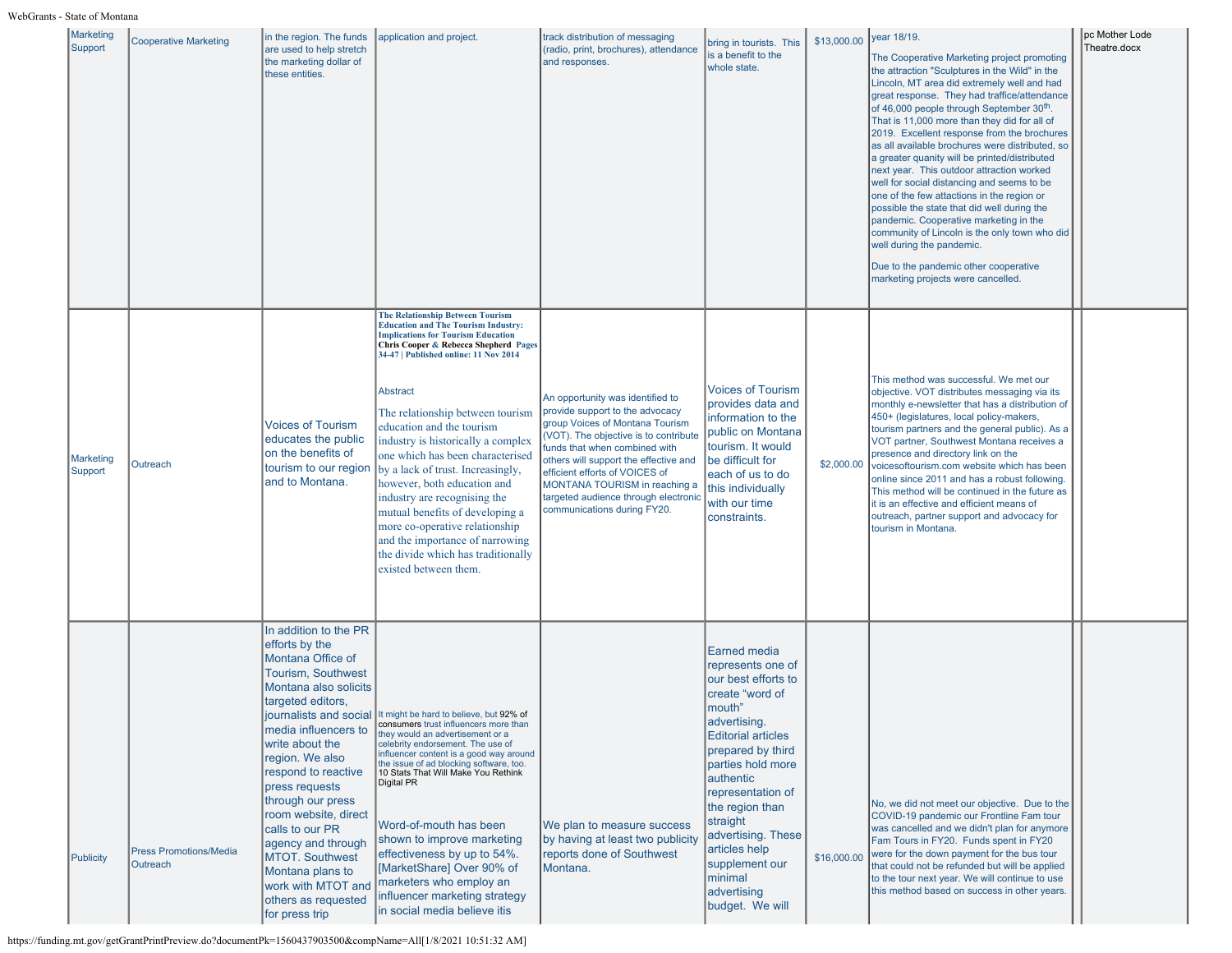| assistance in our<br>region. We will<br>report on the work<br>the year. | successful. " 2018 Cyber<br>Security Stats & Facts"<br>report on the work<br>that Dax from Voices<br>statistics in the attachment.<br>has done throughout | continute to work<br>with Voices of<br>Montana Tourism<br>$\ $ to get the<br>information out to<br>our contituents<br>and the<br>lawmakers. |              |  |
|-------------------------------------------------------------------------|-----------------------------------------------------------------------------------------------------------------------------------------------------------|---------------------------------------------------------------------------------------------------------------------------------------------|--------------|--|
|                                                                         |                                                                                                                                                           |                                                                                                                                             | \$533,877.00 |  |

# *Markething Method Evaluation Attachments*

| <b>Attachment 1</b>  | FY20 SWMT updated B2A and pie charts.xlsx |
|----------------------|-------------------------------------------|
| <b>Attachment 2</b>  |                                           |
| <b>Attachment 3</b>  | jpc jv Crown Writeup.docx                 |
| <b>Attachment 4</b>  | pc Lewis and Clark stats.pdf              |
| <b>Attachment 5</b>  | pc cooper mark brochre scan.pdf           |
| <b>Attachment 6</b>  | pc coop mkt vigilante .docx               |
| <b>Attachment 7</b>  | pc newsletters.pdf                        |
| <b>Attachment 8</b>  | fy 19 20 budget to actual xlsx            |
| <b>Attachment 9</b>  |                                           |
| <b>Attachment 10</b> |                                           |

# *Marketing Method Budget*

| <b>Marketing Segment</b> | <b>Marketing Method</b>              | Bed tax funded budget | Non bed tax funded budget (optional) |
|--------------------------|--------------------------------------|-----------------------|--------------------------------------|
| Consumer                 | <b>Online/Digital Advertising</b>    | \$70,000.00           | \$70,000.00                          |
| Consumer                 | <b>Print Advertising</b>             | \$51,750.00           | \$66,750.00                          |
| Consumer                 | Website/Internet Development/Updates | \$67,000.00           | \$72,000.00                          |
| Consumer                 | Social Media                         | \$23,000.00           | \$20,000.00                          |
| Consumer                 | Photo/Video Library                  | \$25,000.00           | \$18,000.00                          |
| Consumer                 | Electronic Adv - Newsletter, E-blast | \$11,500.00           | \$11,500.00                          |
| Consumer                 | <b>Printed Material</b>              | \$75,713.00           | \$68,713.00                          |
| Consumer                 | <b>Travel/Trade Shows</b>            | \$6,000.00            | \$6,000.00                           |
| Consumer                 | <b>Joint Ventures</b>                | \$14,000.00           | \$19,000.00                          |
| Consumer                 | Billboards/Out-of-Home               | \$1.00                | \$1.00                               |
| Consumer                 | <b>Opportunity Marketing</b>         | \$13,000.00           | \$13,000.00                          |
| Consumer                 | Webpage Marketing/SEO/SEM            | \$10,000.00           | \$10,000.00                          |
| Consumer                 | <b>Multi-Media Marketing</b>         | \$20,000.00           | \$22,000.00                          |
|                          |                                      | \$386,964.00          | \$396,964.00                         |
|                          |                                      |                       |                                      |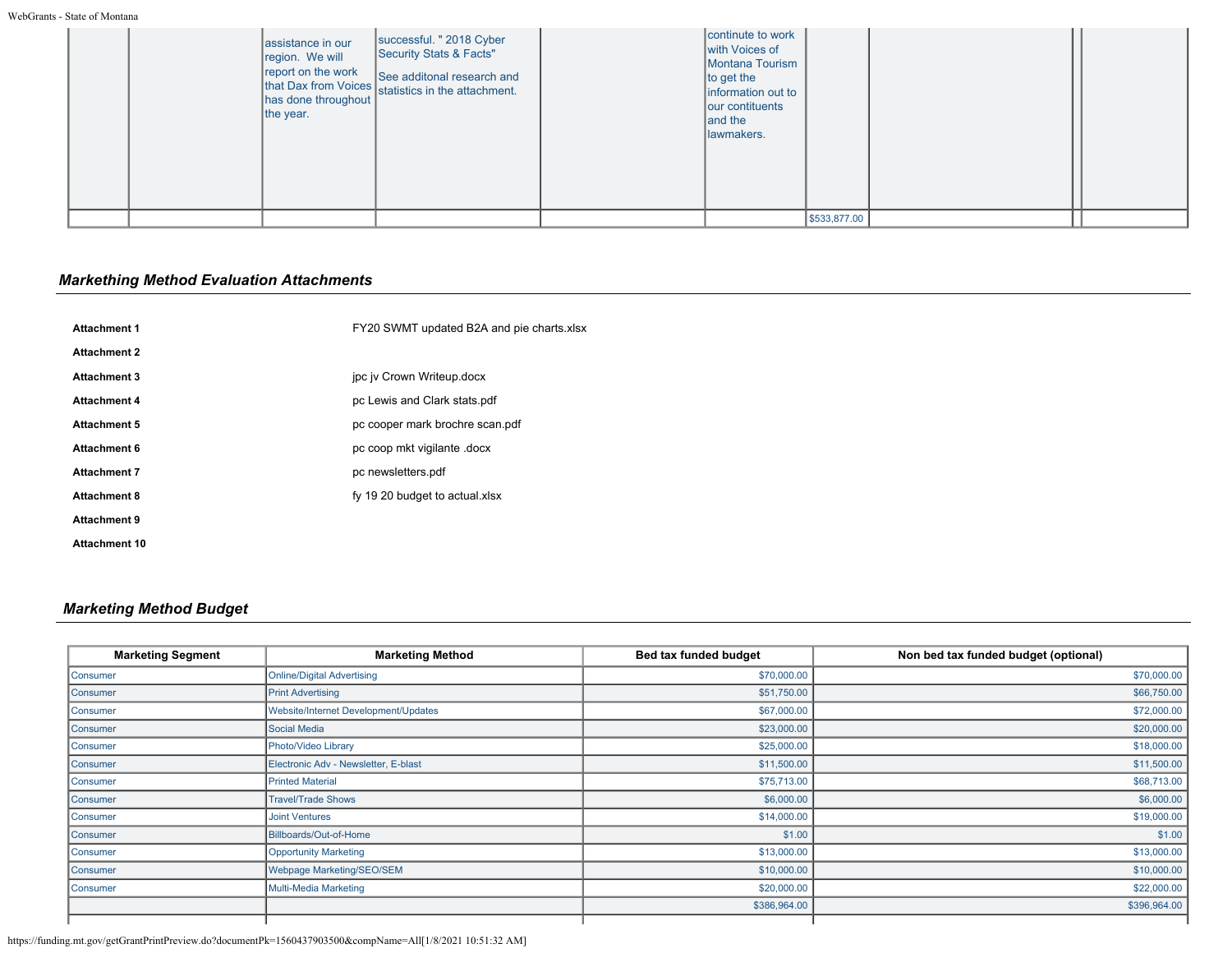WebGrants - State of Montana

| <b>Marketing Support</b> | Fulfillment/Telemarketing/Call Center  | \$79,663.00  | \$76,663.00  |
|--------------------------|----------------------------------------|--------------|--------------|
| <b>Marketing Support</b> | Marketing Plan Development             | \$1,000.00   | \$1,000.00   |
| Marketing Support        | <b>Administration</b>                  | \$93,759.00  | \$93,759.00  |
| <b>Marketing Support</b> | Cooperative Marketing                  | \$13,000.00  | \$21,000.00  |
| Marketing Support        | TAC/Governor's Conference meetings     | \$1,500.00   | \$1,500.00   |
| <b>Marketing Support</b> | Outreach                               | \$2,000.00   | \$2,000.00   |
|                          |                                        | \$190,922.00 | \$195,922.00 |
| Publicity                | <b>Press Promotions/Media Outreach</b> | \$16,000.00  | \$1,000.00   |
|                          |                                        | \$16,000.00  | \$1,000.00   |
|                          |                                        | \$593,886.00 | \$593,886.00 |

# *Miscellaneous Attachments*

| <b>Description</b>                | <b>File Name</b> | <b>File Size</b> |  |  |
|-----------------------------------|------------------|------------------|--|--|
|                                   |                  |                  |  |  |
|                                   |                  |                  |  |  |
| <b>Reg/CVB Required Documents</b> |                  |                  |  |  |
|                                   |                  |                  |  |  |

| Description               | File Name                             | File Size |
|---------------------------|---------------------------------------|-----------|
| <b>Signed Documents</b>   | Required documents FY16 (3)signed.doc | 57 KB     |
| <b>Required Documents</b> | Required Documents.pdf                | 3.6 MB    |